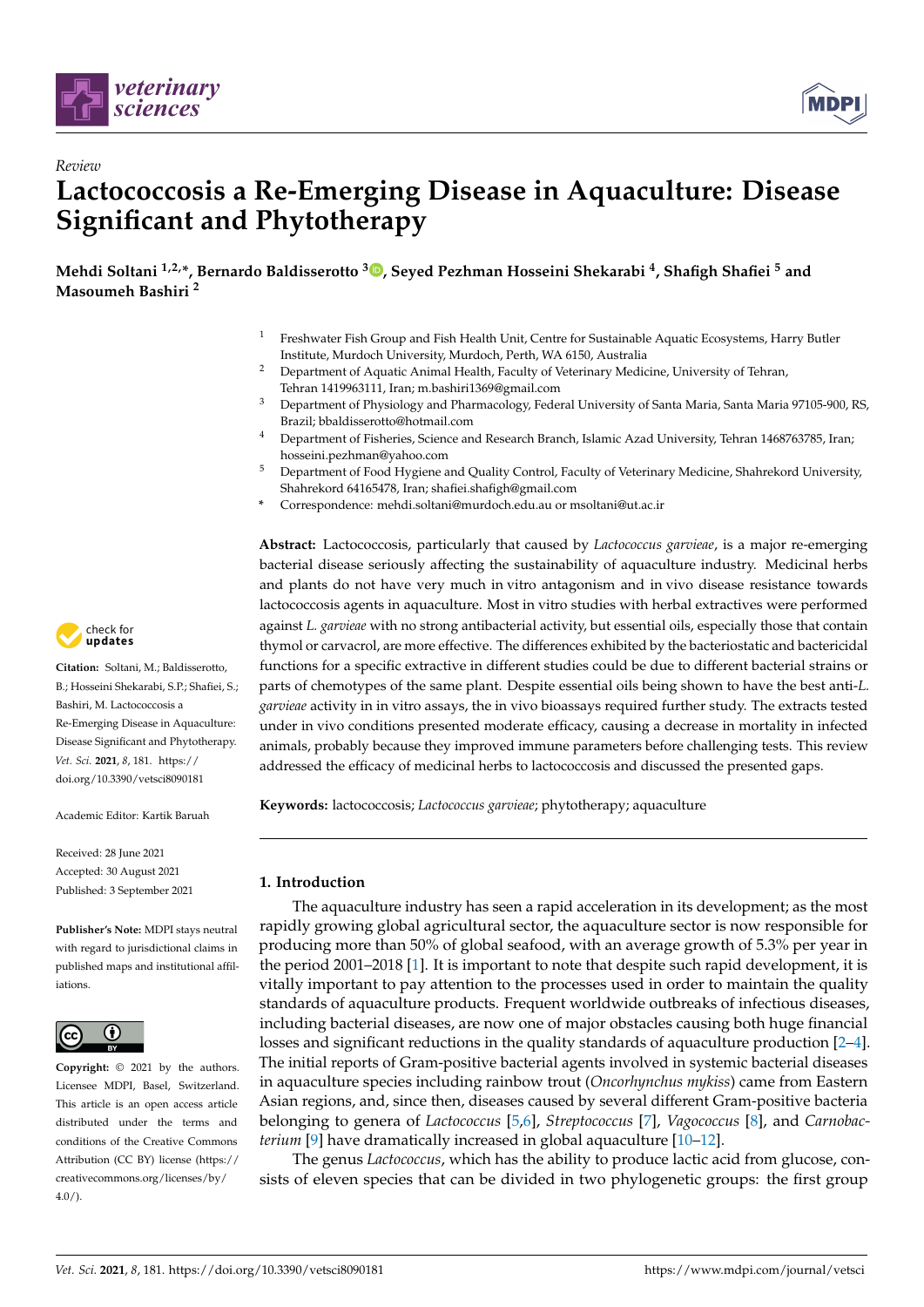contains *L. garvieae*, *Lactococcus lactis*, *Lactococcus taiwanensis*, *Lactococcus hircilactis*, *Lactococcus fujiensis*, and *Lactococcus formosensis*, and the second group comprises *Lactococcus laudensis*, *Lactococcus raffinolactis*, *Lactococcus chungangensis*, *Lactococcus plantarum,* and *Lactococcus piscium* [\[13\]](#page-17-10). Some strains, mainly *L. lactis*, are widely applied in industrial processes as starter cultures, probiotics and protective cultures [\[14](#page-17-11)[–16\]](#page-17-12). *L. lactis* is generally recognized as safe by the US FDA and is suitable for the qualified presumption of safety approaches [\[17\]](#page-17-13). In recent years, attention has been paid to other species of *L. garvieae*, *L. raffinolactis*, *L. plantarum,* and *L. piscium* as potential pathogens of aquaculture species [\[18](#page-17-14)[–21\]](#page-17-15).

Among the species of *Lactococcus* genus, *L. garvieae* has been highlighted as one of the most serious global bacterial pathogens in the aquaculture sector, both in freshwater and marine fish, especially at water temperatures of >15 ◦C, but *L. lactis* and *L. piscium* seem to be limited to some highly valuable aquaculture species, such as salmonids and sturgeons, at various water temperatures [\[11](#page-17-16)[,22,](#page-17-17)[23\]](#page-18-0). Due to the widespread sources of the bacterial agents and disease spreading, as well as the heterogenicity of the bacterial stains implicated in the disease outbreaks, both vaccination and chemotherapy require more attention in future. The application of co-friendly environmental substances, such as medicinal herbs and probiotics, are nowadays a potential best alternative to antibiotic therapy and an immune enhancer against such bacterial diseases. This review addresses and discusses the efficacy of medicinal herbs and plants as means of prevention or for the protection of susceptible aquaculture species against diseases caused by *L. garvieae* and other *Lacococcus* species reported as the causative agents of lactococcosis in aquaculture.

# **2. Diseases Caused by** *Lactococcus* **Members in Aquaculture**

## *2.1. Disease Caused by L. garvieae*

Lactococcosis, caused by *L. garvieae*, is a systemic hyperacute bacterial disease causing general hemorrhagic symptoms in susceptible aquatic organisms [\[24](#page-18-1)[,25\]](#page-18-2). Based on their ability to agglutinate serum raised against *L. garvieae*, there are two groups of bacterial serotypes: non-agglutinating (KG−) and agglutinating (KG+) phenotypes [\[26\]](#page-18-3). The affected fish first become relatively anorexic, with a visible darkening of skin color, showing sluggish movement and abnormal behaviors, such as erratic and spiral swimming [\[11](#page-17-16)[,24\]](#page-18-1). In the later stages of the disease the affected fish display signs of swollen abdomen, anal prolapsus, lateral or bilateral exophthalmia (Figure [1A](#page-2-0),B), cataracts (Figure [1C](#page-2-0)), congestion of the internal organs, spleen and liver enlargement, accumulation of turbid ascitic fluid in the peritoneal cavity, and the presence of exudates in the brain [\[11](#page-17-16)[,22](#page-17-17)[,27](#page-18-4)[,28\]](#page-18-5). Acute hyperemia and or extensive hemorrhage and petechiae of the organs, including the mucosal layers of the intestine, can also be seen in the diseased fish (Figure [1F](#page-2-0)), and in some cases the diseased fish show signs of explosion in the eyes prior to the loss of their eyes (Figure [1D](#page-2-0),E) [\[11,](#page-17-16)[22](#page-17-17)[,29\]](#page-18-6). In advanced forms of the disease, a Gram stain preparation of hematopoietic tissue imprints, including spleen and kidney, can exhibit huge numbers of Gram-positive coccoid cells in single or chain forms (Figure [1G](#page-2-0)).

Pericarditis, peritonitis and meningitis, diffuse hemorrhage in the sclera of the eye, focal necrosis in the spleen and clumps of bacteria, hemorrhage in serosa of the swim bladder and in the interstitium of the skeletal muscles, degeneration and necrosis in epithelia of the stomach glands and their lumens full of necrotic material are among the identified histopathological findings in lactococcosis infection caused by *L. garvieae* [\[30](#page-18-7)[–32\]](#page-18-8). Vascular changes in spleen and kidneys [\[33\]](#page-18-9) and degenerations in the tubular epithelium with an increase in the melano-macrophage centers, hemorrhage in the form of a hematoma covering the myocardium and the bulbus arteriosa, petechial hemorrhage, vascular change, degeneration and necrosis are major histopathological findings. Lipid and ell infiltration in the liver, hemorrhage and vascular change in muscles, and petechial hemorrhage and edema in the gills are further microscopic changes reported in the infected fish by *L. garvieae* [\[31\]](#page-18-10). The severity of such pathological changes is, however, varied and depended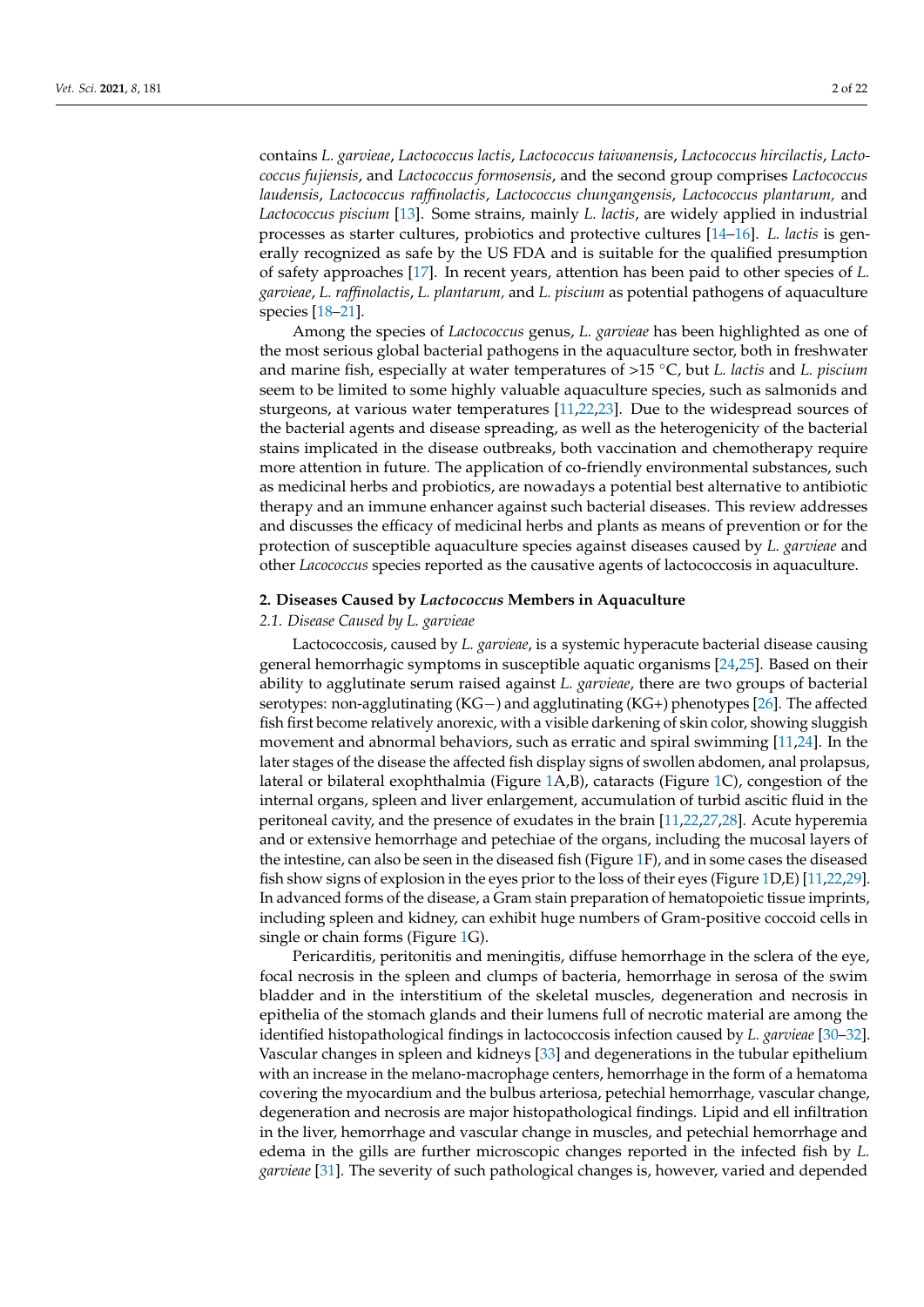<span id="page-2-0"></span>

on various factors, including level of virulent of bacterial strain, fish species and size and level of health management criteria, such as water temperature.

Figure 1. Rainbow trout growing in race ways and affected by L. garvieae showing: (A) typical bilateral exophthalmia and no change in the color skin, (B) typical bilateral exophthalmia and beginning of skin color change, (C) typical cataract and dark color, (D) bilateral exophthalmia and a complete loss of the eye, (E) darkening of body and an explosion of the eye, (F) hemorrhage of intestine, (G) direct Gram stain preparation of spleen of diseased fish showing huge numbers of Gram-positive coccoid cells confirmed as *L. garvieae* by phenotyping and molecular works. (photos by Professor Mehdi Soltani).

> Evidence of bacterial cells in fish macrophage in tissues of spleen, kidney, heart  $\left($ endothelial), and peritoneum are evidence of a septicemic condition, suggesting that macrophages play a key role in the host immune response to *L. garvieae* infection. However, intra-macrophage resistance of the bacteria can cause a spread of the pathogen to all tissues of fish by macrophages. Further, as in the young fish phagocytosis by macrophage activation may not be sufficient, thus, pathogenesis is a determinant factor, and the disease  $\tau$  can progress, periodium and the bulbus arteriors are respectively. can progress.

> Several factors play roles in the virulence of *L. garvieae*. Polysaccharide capsule is the major virulence factor in *L. garvieae* infection [\[29\]](#page-18-6). The capsulated strains resist to phagocytosis, but some non-capsulated strains are pathogenic in fish causing high mortality in rainbow trout [\[34\]](#page-18-11), thus, the bacterial capsule may not the sole determinant of the bacterial pathogenicity. Haemolytic toxin is known to cause mortality in fish via intramuscular injection and an intracellular toxin with a low leukocidal activity reported by the bacterial isolates recovered from the diseased fish [35]. Plasmids of the virulent isolates contain a protein with an enzymatic domain corresponding to the family of actin-ADPribosyltransferases [36] that can kill eukaryotic cells by transferring ADP-ribose to essential proteins [37]. The toxicity of this protein in fish however, warranted future research works. The presence of a putative set of virulence factor genes (hly1, hly2, hly3, nox, sod, pavA, psaA), and proteins of enolase, lactate dehydrogenase phosphoenolpyruvate-protein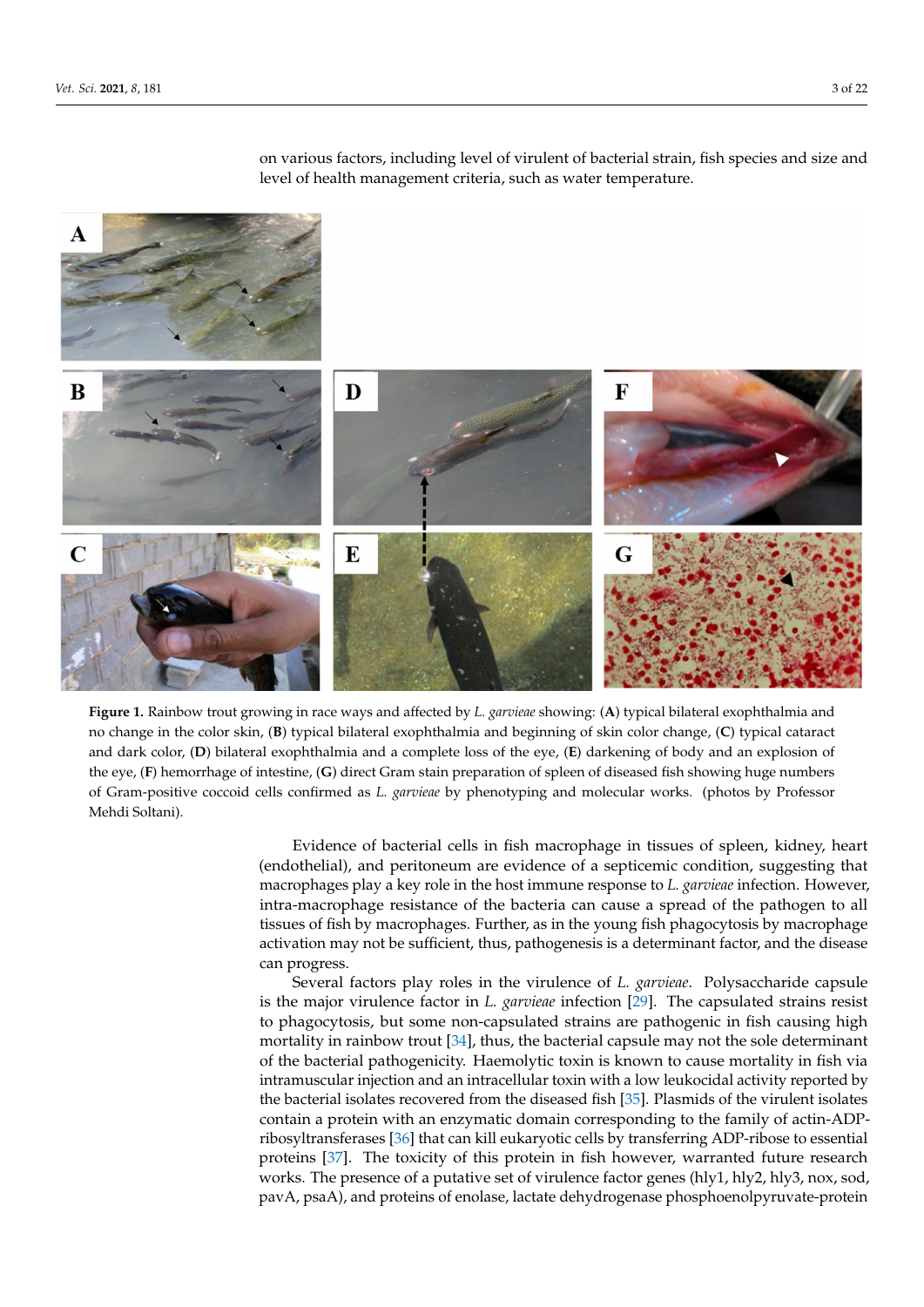phosphotransferase with roles in adhesion, cytolytic activity, oxidative stress tolerance, and metal homeostasis have been detected in strains of *L. garvieae*, including the avirulent reference strains ATCC® 49156 and ATCC® 4392, isolates from diseased rainbow trout in Turkey, France, Iran, Spain, and Italy [\[38\]](#page-18-15), and fish pathogenic non-capsulated strains in South Africa [\[6\]](#page-17-4). These virulence lifestyle factors can indirectly contribute to host tissue damage through aiding in the infection process by evasion of the host's innate immunity, systemic invasion, cofactor homeostasis, and spreading in the host and adhesion to host tissues. Further research works need to be directed studying the differential expression of virulence lifestyle and true virulence genes during growth in the host environment. Additionally, more studies need to assess the specific virulence factors responsible for the pathogenicity of *L. garvieae*, as putative virulence factor genes are present in both the fish pathogenic isolates and the avirulent isolates.

*L. garvieae* can invade a wide range of fish species both in warmwater, cold-water, freshwater and marine aquaculture species including Japanese eel (*Anguilla japonica*), Nile tilapia (*Oreochromis niloticus*), Red sea wrasse (*Coris aygula*), Pintado (*Pseudoplathystoma corruscans*), olive flounder (*Paralichthys olivaceous*), amberjack (*Seriola dumerili*) kingfish (*Seriola quinqueradiata*), rainbow trout (*Oncorhynchus mykiss*), grey mullet (*Mugil cephalus*), catfish (*Silurus glanis*), freshwater prawn (*Macrobrachium rosenbergii*), bottlenose dolphin (*Tursiops truncates*), and common octopus (*Octopus vulgaris*) worldwide [\[11,](#page-17-16)[35,](#page-18-12)[36,](#page-18-13)[39](#page-18-16)[–44\]](#page-18-17). The ability of the pathogen to adapt and survive in many environmental conditions is associated with its wide geographical distribution, it has been isolated from different aquatic and terrestrial animals [\[32,](#page-18-8)[40,](#page-18-18)[41,](#page-18-19)[45,](#page-18-20)[46\]](#page-18-21), from rivers and sewage waters [\[47\]](#page-18-22), and from different food and feedstuffs.

# 2.1.1. Current Problems Associated with *L. garvieae* Infection

Frequent Re-Infection and Temporary Treatment

Several antibiotics, such as erythromycin, spiramycin, kitasamycin, josamycin (macrolide antibiotics), oxytetracycline, doxycycline, enrofloxacin, florfenicol, lincomycin, and amoxicillin, have been used to treat the disease caused by *L. garvieae* in fish farms [\[11,](#page-17-16)[29,](#page-18-6)[48,](#page-18-23)[49\]](#page-19-0). One of problems with antibacterial agents is that they exhibit a well in vitro function towards *L. garvieae*, but their use in fish farms is not satisfied because of the loss of appetite of affected fish [\[50\]](#page-19-1) or may be due to an ineffective metabolism of antibiotics in the diseased fish [\[3\]](#page-17-18).

A following problem with chemotherapeutic treatment of lactococcosis in aquaculture is the increase in bacterial resistant [\[24](#page-18-1)[,48\]](#page-18-23), and multiple resistance to erythromycin, lincomycin, and oxytetracycline has been frequently reported in *L. garvieae* aquatic isolates [\[48](#page-18-23)[,49](#page-19-0)[,51](#page-19-2)[,52\]](#page-19-3) or to clindamycin, ampicillin and gentamicin in human isolates [\[53\]](#page-19-4). Development of R plasmids isolated from erythromycin-, lincomycin- and oxytetracyclineresistant *L. garvieae* isolates, macrolides, lincomycin, and tetracycline, or chloramphenicol have been reported [\[51](#page-19-2)[,52\]](#page-19-3). The frequent re-infections of lactococcosis is also another limitation and constrain encountered with the disease in aquaculture, due to the formation of tissue granulation in different organs making the treatment become temporary [\[29,](#page-18-6)[54\]](#page-19-5). In addition, a frequent treatment of diseased fish can cause an accumulation of antibiotics in the fish carcass raising a public health problem [\[55\]](#page-19-6). Further, the release of the drugs in the aquatic ecosystems can raise a development of bacterial resistance [\[56](#page-19-7)[–59\]](#page-19-8). It is also very important to administrate the antibiotics of choice that is time-effective due to the fact that the time required for the bacterial isolation and antibiogram susceptibility tests as administration of unselective chemical compounds can increase the risk drug spreading in the aquatic environments. Thus, areas of the poor efficiency of chemotherapeutic agents under field conditions, the risks associated with the spread of antibiotic resistance determinants, and other methods of treatment or prevention are required further research studies. Prevention by vaccination is considered the best option to control lactococcosis, but there are still several limitations with the available vaccines, e.g., limitation of duration of immunization, required local or regional vaccines using different strains of the bacterium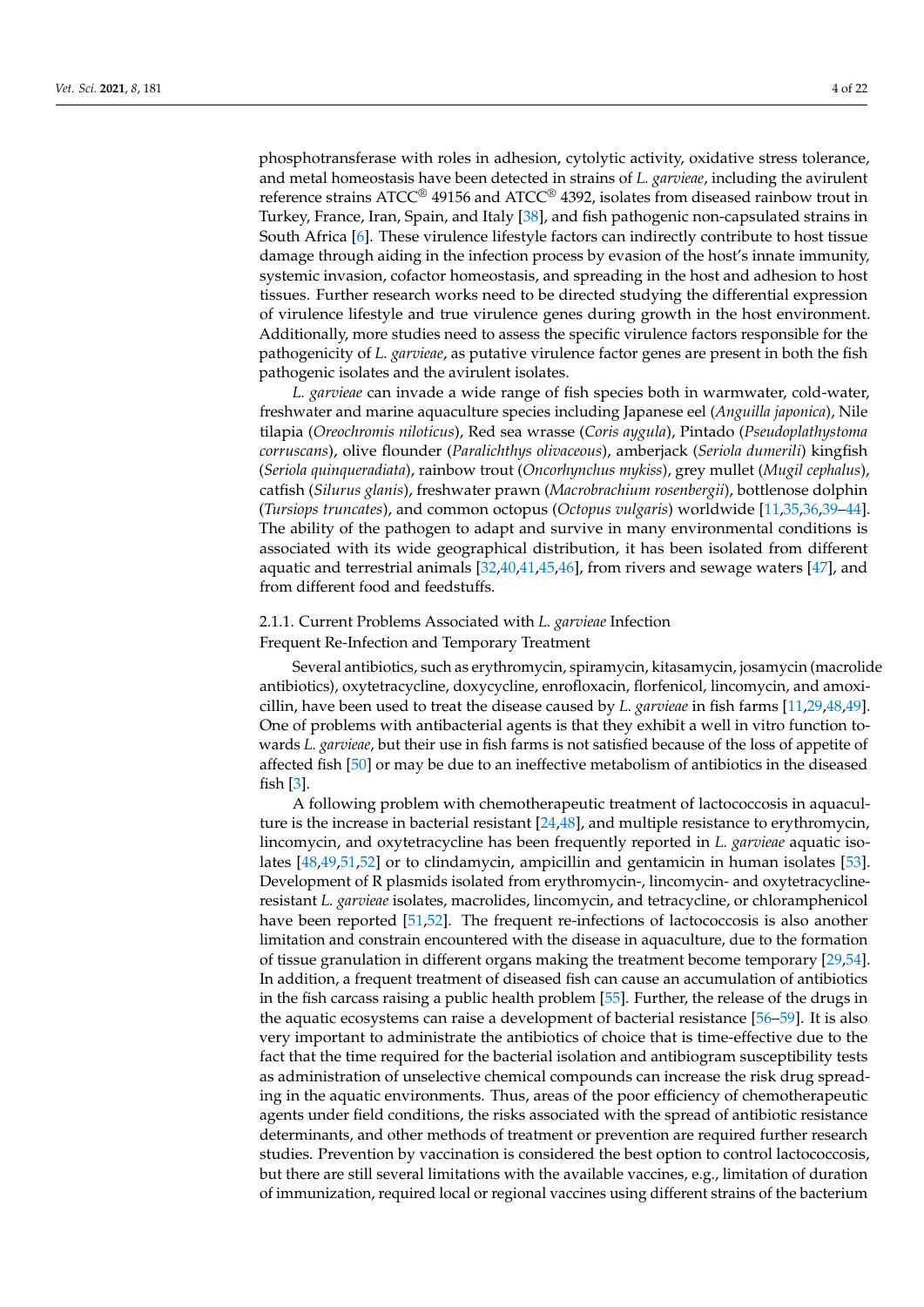(autogenous vaccines), and no strong efficacy by bath vaccination compared to injection route [\[29](#page-18-6)[,50,](#page-19-1)[54,](#page-19-5)[60,](#page-19-9)[61\]](#page-19-10).

## *L. garvieae* as Zoonotic Disease

Disease caused by *L. garvieae* was first as the causative agent of subclinical mastitis in cattle, and is known as the infection agent in other ruminants and pneumonia in pigs [\[62](#page-19-11)[,63\]](#page-19-12). Implication of *L. garvieae* in human clinical infections has been well demonstrated [\[63,](#page-19-12)[64\]](#page-19-13), and during recent years, several human infections by *L. garvieae* via handling and ingestion of raw fish have been reported [\[63\]](#page-19-12), rising the status of the disease as an emerging zoonotic agent. The affected humans show endocarditis, bacteremia, hip prosthetic infection, cholecystitis, meningitis, urinary infection, espondilodiscitis, osteomyelitis, liver abscess, peritonitis, or bacterioascites [\[63](#page-19-12)[,65](#page-19-14)[–67\]](#page-19-15). In the case of human infective endocarditis, up to 2019, more than twenty-five cases of *L. garvieae* as the cause of infective endocarditis have been reported in the literature and compared to other Gram-positive cocci, *L. garvieae* affects more frequently patients (16%) with prosthetic valves compared to infective endocarditis (15.7%) caused by streptococcal members [\[67–](#page-19-15)[71\]](#page-19-16). In a recent study by Malek et al. [\[71\]](#page-19-16), infection by *L. garvieae* has been reported as an unusual cause of infective endocarditis in a 50-year-old male with mitral prosthetic valve and intracranial haemorrhage that was successfully treated using a combination of lindamycin, ancomycin, gentamicin, and ceftriaxone. The disease agent can be transmitted from aquatic products to human; thus, the role of foodborne transmission is still an important route of disease transmission to human [\[46,](#page-18-21)[72\]](#page-19-17) as some strains of *L. garvieae* with fish or shellfish source are responsible for human infections [\[73\]](#page-19-18). Studies demonstrating the host-specificity are essential to clarify the link between occurrence of the disease in aquaculture species and human infections especially in the regions where farmers are growing highly susceptible fish species, such as rainbow trout. For instance, from 64 fresh rainbow trout samples collected from fish market in Iran, 23.43% (15 samples) were positive for *L. garvieae* in their internal or muscles organs indicating the role of market contaminated fish in the transmission of disease to consumers [\[74\]](#page-19-19). Overall, despite its primary role as a bacterial fish pathogen [\[29\]](#page-18-6), evidences of septicemia, endocarditis, and osteomyelitis caused by *L. garvieae* in humans raises the consumption of the infected fish as a major risk factor in humans, thus, in fish populations in which disease occurs, necessary attentions must be made prior to offering the fish for human consumption.

#### Economic Significant

Among the huge losses of production in aquaculture industry, the outbreaks by infectious diseases are the most serious problem that causes significant loss to aquaculture farmers, decrease food insecurity and incomes, and loss of job. It is reported that about 50% loss of aquaculture production is due to outbreaks by infectious diseases which are more severe in developing countries. The annual loss by infectious disease is up to USD 6 billion [\[75\]](#page-20-0). For example, about 15% of the total fish aquaculture production in China is lost due to disease outbreaks [\[76\]](#page-20-1). Such calculations are, however, rough estimation and, it is, therefore, crucial important to emphasize that there is not an actual annual estimation of economic losses caused by infectious diseases in global aquaculture. Even in the case of individual infectious disease, such as *L. garvieae,* there are no calculated data presenting an estimated loss in aquaculture sector. The economic impact by lactococcosis in farmed fish is, however, very high, especially in the regions where the susceptible species are cultured. For instance, based on our 20-year experience on farmed trout, the annual loss by the disease outbreaks in Iranian farmed trout is about USD 23 million that is associated with certain predisposing factors, such as poor health management and poor water quality, as well as growing of the susceptible species, rainbow trout, in this country. Even in developed countries, such as Japan, the economic losses caused by infectious diseases including lactococcosis was exceeded JPY 20 billion (USD 0.18 billion) prior to 1996 [\[77\]](#page-20-2).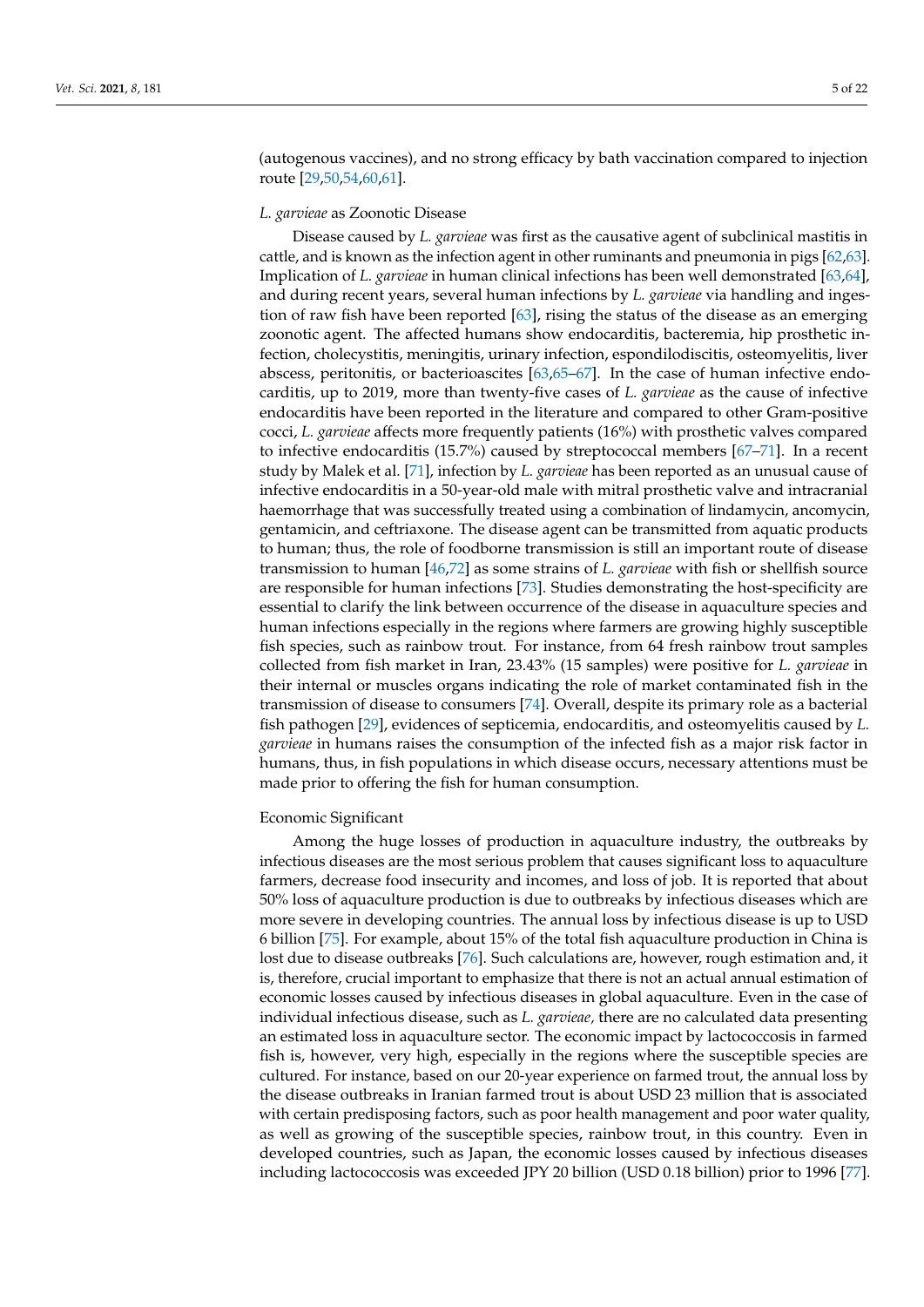The annual estimation loss by *L. garvieae* in farmed fish is, therefore, a gap and required a necessary evaluation worldwide.

With new approaches in the biotechnology of vaccine production, there is a hope to control the diseases that impact the economics of the aquaculture sector. Thus, vaccination can be considered as the best choice to protect the fish farms from lactococcosis outbreaks, due to the poor efficiency of antimicrobial drugs in fish farms. Vaccination is a good tool to prevent the risks of spreading of antibiotic resistance factors [\[29\]](#page-18-6). However, use of autogenous vaccines against *L. garvieae* are more recommended due to their higher protection compared to non-autogenous vaccines [\[50\]](#page-19-1). Additionally, it is recommended to use such vaccines in combinations with the adjuvants/ or immuno-stimulators, e.g., probiotics, prebiotics, and medicinal herbs for ensuring a longer period of protection [\[29](#page-18-6)[,78\]](#page-20-3). More details of different adjuvant formulations and immuno-stimulators are given by Vendrell et al. [\[29\]](#page-18-6) and Soltani et al. [\[78\]](#page-20-3). It is, however, important to use a booster vaccination once an autogenous vaccine is in use because the efficacy of the available anti-*L. garvieae* vaccines is 5–6 months [\[78\]](#page-20-3). In addition to immunization, the frequency of lactococcosis outbreaks and level of morbidity and mortality can be reduced by improving the health management criteria and farm biosecurity, including enhancement of water quality parameters, especially water treatment; and avoiding overcrowding, overfeeding, and overhandling. As *L. garvieae* has a wide natural source including both warm-blooded and cold-blooded animals, disinfection of the water source used for aquaculture activity can significantly reduce the load of the bacterial agents in the water column.

#### *2.2. Diseases Caused by Other Species of Lactococcus Genus*

*L. lactis* strains are genetically classified into four subspecies of *lactis*, *cremoris*, *tractae,* and *hordniae* [\[13\]](#page-17-10). It is not a common veterinary pathogen, although it can cause cattle mastitis and be involved in septic arthritis of the neonatal calf. For example, several variants of *L. lactis* have been associated with bovine mastitis [\[79\]](#page-20-4). In humans, it has been reported as a cause of endocarditis, arthritis, and septicemia in patients, although this requires more clarification [\[80–](#page-20-5)[84\]](#page-20-6). Up to date, there are only four reports of lactococcosis by *L. lactis* in an aquatic organisms. The first report was an outbreak of white tail disease in cultured giant freshwater prawn (*Macrobrachium rosenbergii*) in Taiwan [\[85\]](#page-20-7). The affected prawns were cloudy and whitish in the muscles, showing remarkable edema and necrosis and inflammation in the muscles and hepatopancreas. In subsequent report by Chen et al. [\[23\]](#page-18-0) *L. lactis* subsp. *Lactis* was isolated from affected hybrid sturgeon, Bester (*Huso huso x Acipenser ruthenus*) with signs of anorexia, pale body color, reddish spots on the abdomen, enteritis, enlarged abdomen, rapid respiration rate ascites, and 70%–100% mortality. Microscopically, the affected sturgeons demonstrated extensive haemorrhagic multifocal necrotic foci of spleen and liver with degeneration of hepatic cells, lipid droplets and glycogen granules, necrosis and renal tubule epithelial swelling and hydropic degeneration in kidney, skin ulcers deep in underling muscles, appearance of present of immunocompetent cells in the stomach, and small focus on tips of gills and on the myocardium [\[23\]](#page-18-0). No histopathological changes were, however seen in the eyeball, cerebrum and meninges of affected fish. The third report was from silver carp (*Hypophthalmichthys molitrix*) with extensive skin lesions near the caudal peduncle and musculoskeletal lesion in the USA [\[86\]](#page-20-8). The fourth outbreak of infection by *L. lactis* has been reported as the cause of endocarditis valvularis, parientalis thromboticans in mature allis shad (*Alosa alosa*) in Europe in 2018 that could be associated with the stressors, such as capturing, transport, breeding, and low oxygen level [\[87\]](#page-20-9). Although, in some cases the disease was reproduced experimentally, the mechanisms of pathogenesis by *L. lactis* in aquatic animals warranted future research works.

The first and only report of *L. piscium* as the cause of disease in fish was by Williams et al. [\[88\]](#page-20-10) who isolated the bacterium from affected rainbow trout named pseudo-kidney disease [\[24\]](#page-18-1). In our best knowledge, the direct involvement of the bacterium as a fish disease agent has never been evidenced due to no pathogenicity evidence for the isolated strains. The bac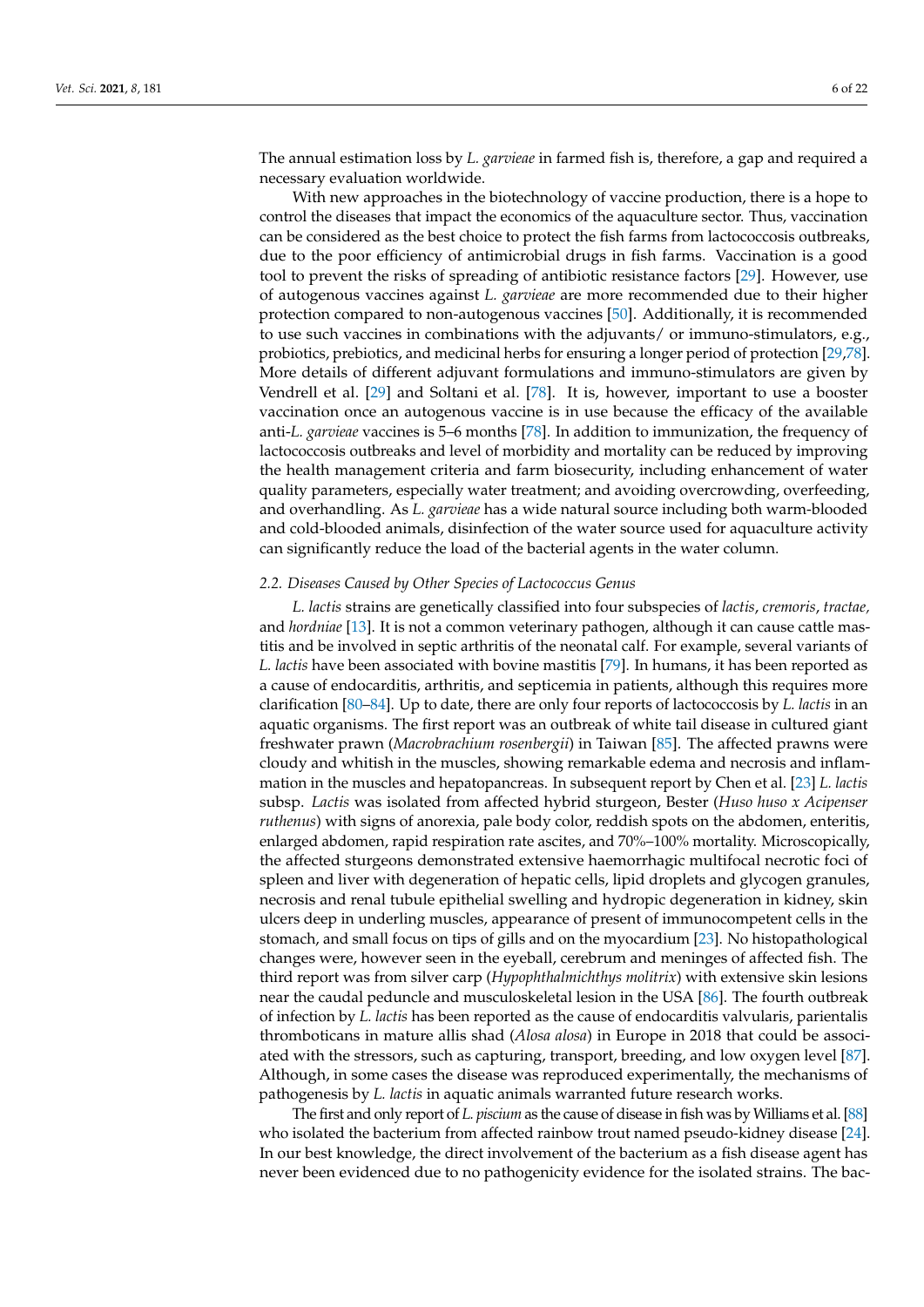terium has also never again been isolated or identified by culture-independent techniques in the fish intestine microbiota.

The only report of *L. raffinolactis* infection in fish has been reported as a fish commensal or an opportunistic pathogen [\[89\]](#page-20-11), but there are no further data regarding its pathogenic function in fish.

#### **3. Phytotherapy of Lactococcosis in Aquaculture**

#### *3.1. In Vitro Studies*

Almost all in vitro studies with vegetable and lichens extractives were performed against *L. garvieae*. For convenience, details of in vitro and in vivo studies have been included in Tables [1](#page-12-0) and [2.](#page-14-0) Overall, extracts do not show strong antibacterial activity against *L. garvieae*, but essential oils are more effective, mainly those that contain thymol or carvacrol. There are some differences on minimum inhibitory and bactericidal concentrations for the same extractive in different studies (Table [1\)](#page-12-0). This may be due to the use of different bacterial strains or parts or chemotypes of the same plant. According to Ríos and Recio [\[90\]](#page-20-12), for vegetable extractives in vitro experiments with concentrations higher than 1000 µg mL<sup>-1</sup> for extracts or 100 µg mL<sup>-1</sup> for isolated bioactive compounds should be avoided, and concentrations below 100  $\mu$ g mL<sup>-1</sup> for extracts and 10  $\mu$ g mL<sup>-1</sup> for isolated bioactive compounds can be considered very promising.

The aqueous, methanolic and ethanolic extracts of the aerial parts, fresh fruits, or leaves of 65 plants from Turkey showed weak or non-significant activity against *L. garvieae* obtained from Dr. Altınok, Sürmene Faculty of Marine Science, Karadeniz Technical University, Trabzon, Turkey by the disc diffusion method [\[91](#page-20-13)[–93\]](#page-20-14), and only the ethanolic extract of dwarf periwinkle (*Vinca minor*) presented moderate activity against this bacterium [\[92\]](#page-20-15). Experiments using the disc diffusion assay with the methanolic, acetone, and aqueous extracts of 13 lichen species demonstrated that only the methanolic and acetone extracts of oak moss (*Evernia prunastri*), cartilage lichens (*Ramalina farinacea* and *Ramalina fraxinea*) and beard lichen (*Usnea florida*), and acetone extract of lung lichen (*Lobaria pulmonaria*) demonstrated moderate activity against *L. garvieae* [\[94\]](#page-20-16). The dichloromethane, methanolic and ethyl acetate extracts of the aerial parts of Aster (*Jurinea humilis*) showed weak activity in vitro against *L. garvieae* A4 strain [\[95\]](#page-20-17). The ethanolic extracts of Persian violet (*Cyclamen pseudibericum*), hardy cyclamen (*C. hederifolium*), and Cilician cyclamen (*C. cilicium*) also show no significant activity by disk diffusion assay against *L. garvieae* recovered from diseased rainbow trout [\[96\]](#page-20-18).

Using the same assay demonstrated that the essential oils of the flowers of lavender (*Lavandula angustifolia*), everlasting (*Helichrysum plicatum*), wormwood (*Artemisia absinthium*), leaves of pepper mint (*Mentha piperita*), sweet basil (*Ocimum basilicum*), wild marjoram (*Origanum majorana*), thyme (*Thymus vulgaris*), spiked thyme (*Thymbra spicata*), sage (*Salvia officinalis*), bay laurel (*Laurus nobilis*), lemon verbena (*Aloysia citriodora*), and seeds of black pepper (*Piper nigrum*) showed strong activity against *L. garvieae* strain provided by Dr. ˙Ilhan Altınok (Trabzon, Turkey), while the essential oils of flowers of French lavender (*Lavandula stoechas*), yarrow (*Achillea millefolium*), flower buds of clove (*Syzygium aromaticum*), leaves of rosemary (*Rosmarinus officinalis*), rose geranium (*Pelargonium graveolens*), parsley (*Petroselinum sativum*), river red gum (*Eucalyptus camaldulensis*), bark of cinnamon (*Cinnamomum verum*), roots of ginger (*Zingiber officinale*), and seeds of Chinese parsley (*Coriandrum sativum*) showed moderate activity, and the essential oils of leaves of common fennel (*Foeniculum vulgare*) and anise (*Pimpinella anisum*) presented weak activity [\[97\]](#page-20-19). Another experiment with this methodology confirmed the strong activity of the essential oil of thyme and the moderate activity of the essential oil of rosemary but stated that the essential oil of bay laurel exhibited a moderate activity against this bacterium [\[98\]](#page-20-20). The essential oil of oregano (*Origanum acutidens*) (main compound carvacrol) also showed strong activity against *L. garvieae* (ATCC 43921) [\[99\]](#page-20-21). However, the essential oils of ginger, black cumin (*Nigella sativa*), thyme and clove showed weak activity and that of watercress (*Eruca sativa*) did not present any activity against *L. lactis* [\[100\]](#page-20-22). The skin mucus of rainbow trout fed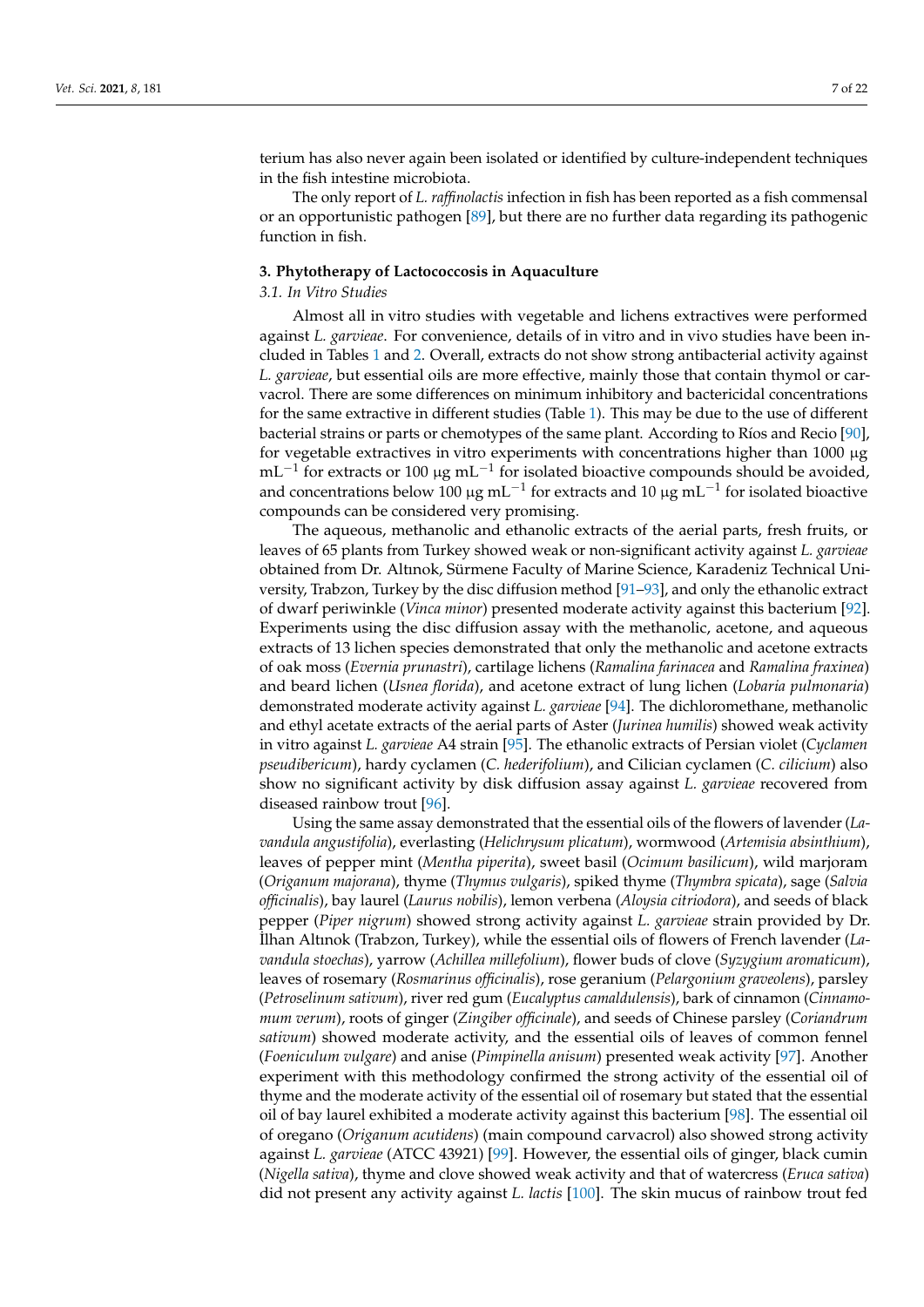the ethanolic extract of stinging nettle (*Urtica dioica*) at 20 and 30 g kg diet−<sup>1</sup> for 56 days inhibited the bacterial growth of *L. garvieae* in in vitro condition [\[101\]](#page-20-23).

Under in vitro study we found that essential oil of Shirazi thyme (*Zataria multiflora*) (main compound: carvacrol) inhibits the capsule formation of *L. garvieae* isolates obtained from diseased rainbow trout because it suppresses the expression of the epsD capsule gene [\[102\]](#page-20-24) and the expression of two other virulent factors, the Hly and PavA genes of the bacterium [\[10\]](#page-17-8). In the next study by a microdilution assay on 12 strains of *L. garvieae* isolated from diseased rainbow trout exhibited minimum inhibitory concentrations (MICs) ranging from 160 to 320 µL/mL by essential oils of either *Eucalyptus camaldulensis* or *Mentha pulegium* 60 min post incubation at 25◦C, while no effect was found for *Aloe vera* essence, suggesting a potential use of *E. camaldulensis* and *M. pulegium* essences against lactococcosis caused by *L. garvieae* in farmed fish [\[103\]](#page-20-25). In addition, horse mint *(Mentha longifolia)* essential oil at 80 µL/mL was more inhibitory towards *L. garvieae* isolates recovered from diseased rainbow trout than lower concentrations [\[104\]](#page-21-0). Further, by a broth microdilution method, essential oils of *Rosmarinus officinalis* and *Cuminum cyminum* were inhibitory to 11 strains of *L. garvieae* recovered from diseased trout with identical MICs ranging from 0.12 to 1.0 µL/mL at 20◦C, 30◦C, and 37 ◦C [\[105\]](#page-21-1). More recently we demonstrated that *R. officinalis* essential oil (1,8-cineol and α-pinene were the predominant components) was significantly inhibitory to *L. garvieae* inoculated on the filet of trout at 0.135% for up to 15 days storage at 4◦C and best inhibitory effect was seen when the essential oil was used in combination with nisin at  $0.5 \mu L/mL$  [\[106\]](#page-21-2).

It is difficult to compare the level of inhibitory activity of the extractives of medicinal herbs and plants with the antibiotics due to several factors involved including the mode of actions, type of assay and strains of bacterial tested. In their study by Maki et al. (2008) [\[107\]](#page-21-3), 146 strains of *L. garvieae* isolated from diseased yellow tail (*Seriola quinqueradiata)* in Japan showed varying susceptibility to the 15 chemotherapeutic agents (Table [1\)](#page-12-0), but no comparative data are available between the antibiotics and the extractives of medicinal herbs. All strains exhibited identical level of sensitivity to chloramphenicol, florfenicol and benzylpenicillin, and erythromycin and kanamycin, i.e., sensitive and moderately resistant, respectively, while in case of erythromycin, 98 strains were sensitive, two strains were moderately resistant and 46 strains were highly resistant. Against both lincomycin and tetracycline, 100 strains were sensitive and 46 strains were resistant, while all strains exhibited susceptibility to new generation of quinolones including ciprofloxacin enoxacin, floroxacin, norfloxacin, orbifloxacin, and ofloxacin but a low susceptibility to old generation, i.e., oxolinic acid. The possible reason for highly resistance of about 30% of the strains to erythromycin could be a frequent treatment of the disease by this antibiotic that has been used as one of the antibiotic of choice to lactococcosis in fish farmed.

| <b>Table 1.</b> Minimum inhibitory concentration (MIC) ( $\mu$ g mL <sup>-1</sup> or $\mu$ L mL <sup>-1</sup> ) and minimum bactericidal concentration (MBC)            |
|-------------------------------------------------------------------------------------------------------------------------------------------------------------------------|
| ( $\mu$ g mL <sup>-1</sup> or $\mu$ L mL <sup>-1</sup> ) of plant and lichen extractives against <i>Lactococcus garvieae</i> . The portion of the plant used to prepare |
| the extractives were cited only if stated in the studies. Note: The $MIC50$ and $MIC90$ of 15 antibiotics against 146 strains of L.                                     |
| <i>garvieae</i> isolated from diseased fish are also given at the end of the table.                                                                                     |

| Origin/<br>Source of L.<br>garvieae | Plant                                                                           | Extractive                                               | <b>Major Compounds</b>                        | <b>MIC</b> | <b>MBC</b> | Reference                          |
|-------------------------------------|---------------------------------------------------------------------------------|----------------------------------------------------------|-----------------------------------------------|------------|------------|------------------------------------|
| Rainbow<br>trout                    | Camellia sinensis<br>(green tea-leaves)                                         | Methanolic<br>extract                                    | Unknown                                       | 800        | 1100       | Akbary, 2014                       |
| Rainbow<br>trout                    | Thymus vulgaris<br>(thyme), Origanum<br>vulgare (oregano) and<br>Eucalyptus sp. | $Mix-oil^{\circledR}$<br>(essential oils<br>from leaves) | Citraconic anhydride, 1,<br>8-cineole, thymol | 6.25       | 12.5       | Amiri et al.,<br>2020              |
| Unknown                             | Glycyrrhiza glabra L.<br>(black sugar-root)                                     | n-hexane<br>extract                                      | Unknown                                       | Unknown    | 5630       | Asan-<br>Ozusaglam<br>et al., 2014 |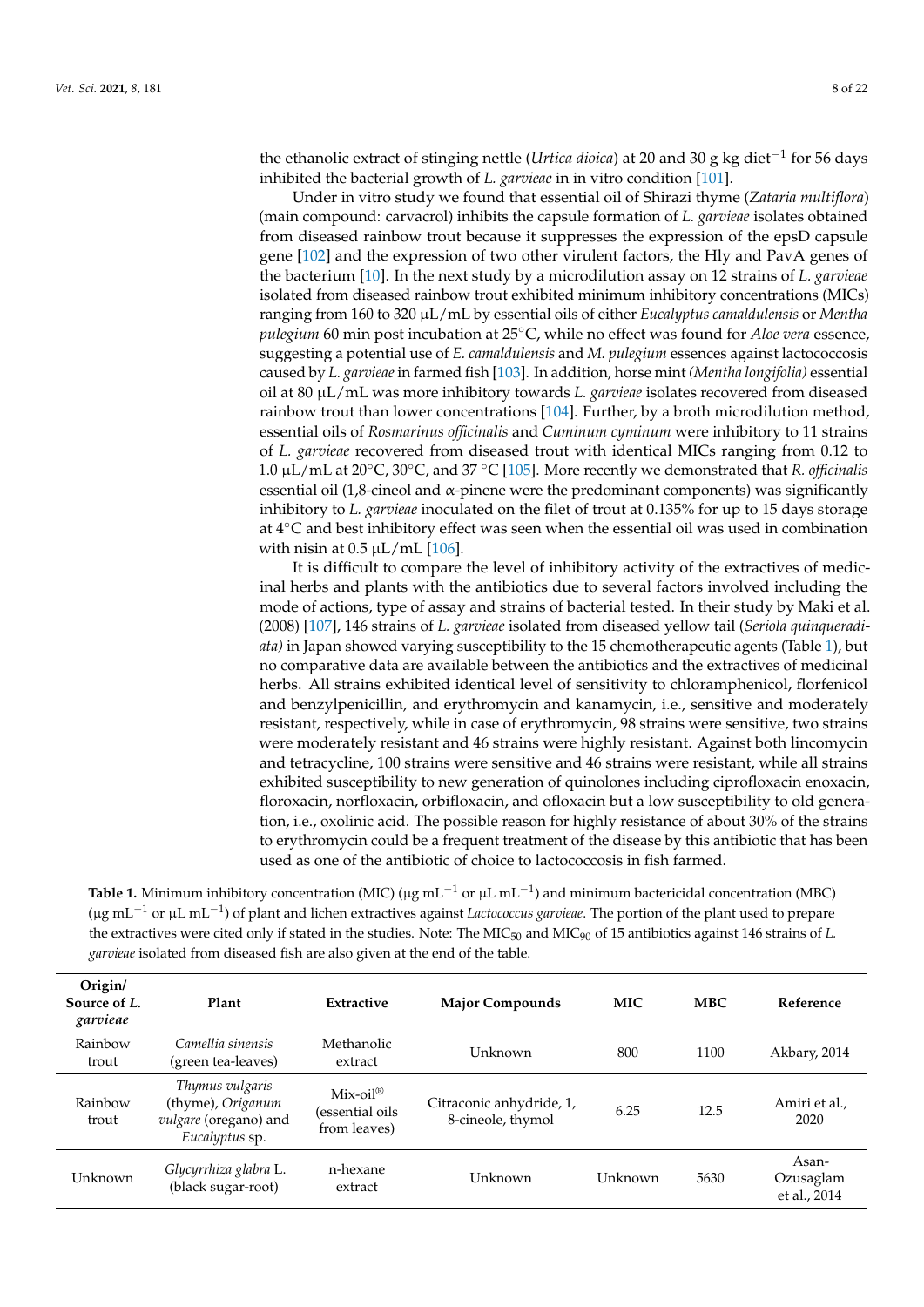| Origin/<br>Source of L.<br>garvieae  | Plant                                                | Extractive                 | <b>Major Compounds</b>                                                                                                                                 | <b>MIC</b> | <b>MBC</b> | Reference                          |
|--------------------------------------|------------------------------------------------------|----------------------------|--------------------------------------------------------------------------------------------------------------------------------------------------------|------------|------------|------------------------------------|
| Unknown                              | Glycyrrhiza glabra L.<br>(root)                      | Dichloromethane<br>extract | Unknown                                                                                                                                                | Unknown    | 1410       | Asan-<br>Ozusaglam<br>et al., 2014 |
| <b>Type</b><br>culture<br>collection | Lavandula angustifolia<br>(lavender)                 | Essential oil              | Unknown                                                                                                                                                | 500        | Unknown    | Baba, 2020                         |
| Type<br>culture<br>collection        | Eugenia caryophyllus                                 | Essential oil              | Unknown                                                                                                                                                | 250        | Unknown    | Baba, 2020                         |
| Rainbow<br>trout                     | Mentha piperitae<br>(pepper mint)                    | Essential oil              | Unknown                                                                                                                                                | 500        | Unknown    | Baba, 2020                         |
| Rainbow<br>trout                     | Rosmarinus officinalis<br>(rosemary)                 | Essential oil              | Unknown                                                                                                                                                | 500        | Unknown    | Baba, 2020                         |
| Rainbow<br>trout                     | Cinnamomum<br>zeylanicum<br>(cinnamon)               | Essential oil              | Unknown                                                                                                                                                | 250        | Unknown    | Baba, 2020                         |
| Rainbow<br>trout                     | Nigella sativa (black<br>cumin)                      | Essential oil              | Unknown                                                                                                                                                | 250        | Unknown    | Baba, 2020                         |
| Strain O41                           | Lavandula officinalis<br>(true<br>lavender-flowers)  | Ethanolic<br>extract       | Essential oil (linalyl<br>acetate), tannins,<br>coumarins, flavonoids,<br>and phytosterols                                                             | 4200       | 8400       | Bulfon et al.,<br>2014             |
| Strain O41                           | Melissa officinalis<br>(lemon balm-leaves)           | Ethanolic<br>extract       | Rosmarinic acid,<br>essential oil (citral,<br>citronellal,<br>β-caryophyllen), caffeic<br>acid, and chlorogenic<br>acidderivatives                     | 8400       | 33,600     | Bulfon et al.,<br>2014             |
| Strain O41                           | Ocimum basilicum<br>(sweet<br>basil-flowering plant) | Ethanolic<br>extract       | Essential oil (linalool,<br>estragol, camphor,<br>eugenol, ocimene, cineol,<br>sesquiterpenes), tannins,<br>favonoids, caffeic acid,<br>and esculoside | 16,800     | Unknown    | Bulfon et al.,<br>2014             |
| Strain O41                           | Origanum vulgare<br>(oregano-<br>inflorescence)      | Ethanolic<br>extract       | Carvacrol, thymol,<br>$\gamma$ -terpinene, p-cymene,<br>limonene, linolool, and<br>borneol                                                             | 4200       | 33,600     | Bulfon et al.,<br>2014             |
| Strain O41                           | Orthosiphon stamineus<br>(Java tea-leaves)           | Ethanolic<br>extract       | Essential oil<br>(sesquiterpenes),<br>flavones, triterpenoid,<br>saponins, vitamins, and<br>organic salts                                              | 33,600     | Unknown    | Bulfon et al.,<br>2014             |
| Strain O41                           | Rosmarinus officinalis<br>(leaves)                   | Ethanolic<br>extract       | Essential oil (eucalyptol,<br>α-pinene, camphor,<br>borneol), flavonoids,<br>rosmarinic acid, and<br>terpenes                                          | 8400       | Unknown    | Bulfon et al.,<br>2014             |
| Strain O41                           | Salvia officinalis<br>(sage-leaves)                  | Ethanolic<br>extract       | Essential oil (thujone,<br>monoterpenes, and<br>sesquiterpenes), tannins,<br>bitter substances, and<br>flavonoids                                      | 4200       | 33,600     | Bulfon et al.,<br>2014             |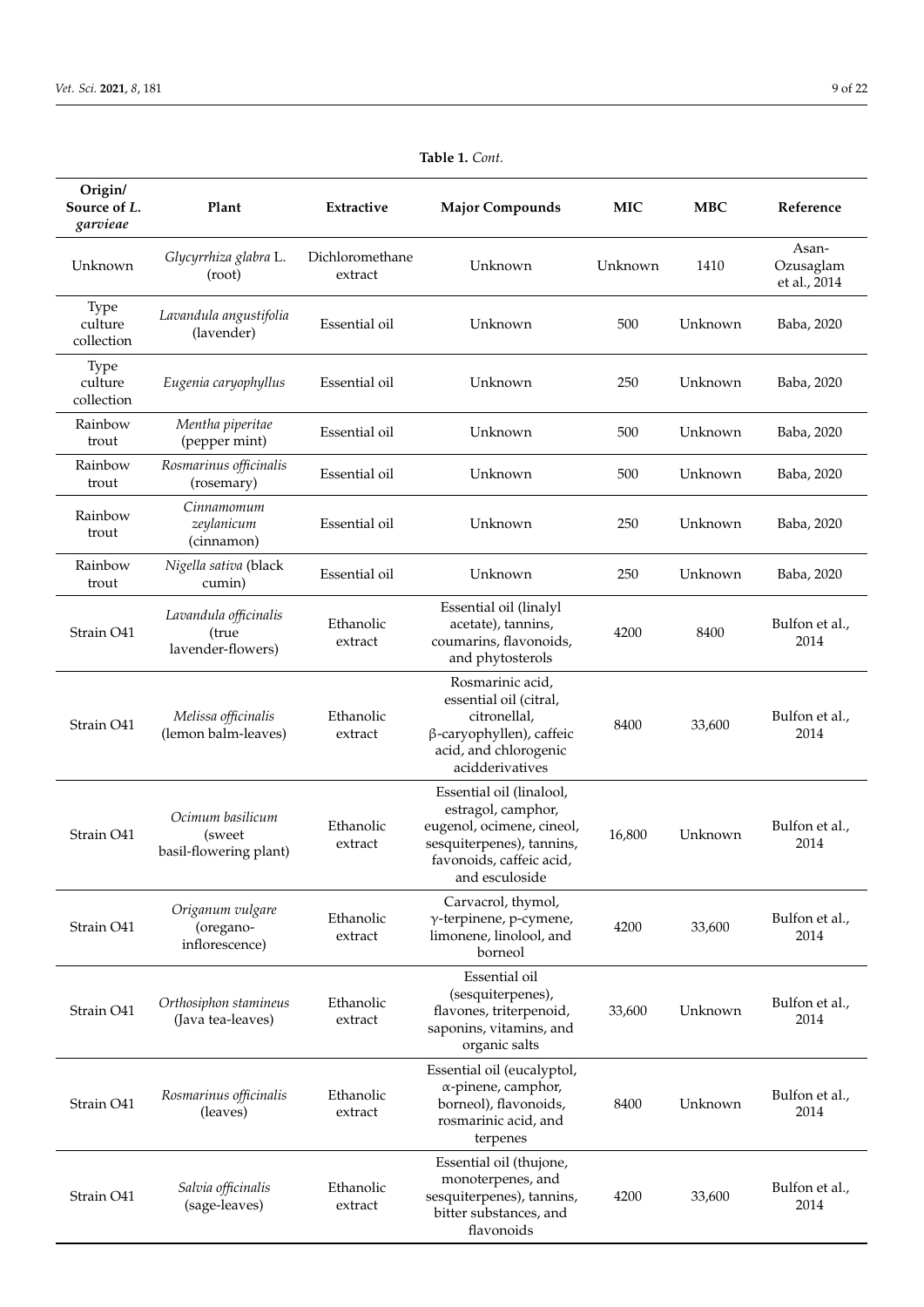| Origin/<br>Source of L.<br>garvieae | Plant                                                          | Extractive           | <b>Major Compounds</b>                                                                                                                                                                                             | <b>MIC</b> | <b>MBC</b> | Reference                  |
|-------------------------------------|----------------------------------------------------------------|----------------------|--------------------------------------------------------------------------------------------------------------------------------------------------------------------------------------------------------------------|------------|------------|----------------------------|
| Strain O41                          | Thymus vulgaris<br>(leaves)                                    | Ethanolic<br>extract | Essential oil (thymol,<br>carvacrol, p-cimol, and<br>terpinene), tannins,<br>flavonoids and<br>triterpenes                                                                                                         | Unknown    | Unknown    | Bulfon et al.,<br>2014     |
| Strain O41                          | Vaccinium vitis-idaea<br>(lingonberry-leaves)                  | Ethanolic<br>extract | Phenolic glycosides<br>(arbutin and<br>hydroquinone), tannins,<br>flavonoids (iperoside,<br>avicularin, isoquercitrin),<br>terpenic acids (ursolic<br>and oleanolic acids),<br>organic acids, and<br>mineral salts | 4200       | Unknown    | Bulfon et al.,<br>2014     |
| Rainbow<br>trout                    | Glycyrrhiza glabra L.<br>(root)                                | Ethanolic<br>extract | Unknown                                                                                                                                                                                                            | 920        | Unknown    | Fereidouni<br>et al., 2013 |
| Rainbow<br>trout                    | Peganum harmala<br>(wild rue-seed)                             | Methanolic<br>extrac | Unknown                                                                                                                                                                                                            | 105        | Unknown    | Fereidouni<br>et al., 2013 |
| Rainbow<br>trout                    | Trachyspermum<br>copticum (carum<br>ajowan-seed)               | Ethanolic<br>extract | Unknown                                                                                                                                                                                                            | 453        | Unknown    | Fereidouni<br>et al., 2013 |
| Rainbow<br>trout                    | Myrtus communis<br>(myrtle-leaves)                             | Essential oil        | Unknown                                                                                                                                                                                                            | 672        | Unknown    | Fereidouni<br>et al., 2013 |
| Rainbow<br>trout                    | Juglans regia (English<br>walnut-leaves)                       | Ethanolic<br>extract | Unknown                                                                                                                                                                                                            | 510        | Unknown    | Fereidouni<br>et al., 2013 |
| Rainbow<br>trout                    | Quercus branti<br>Lindley (Brant's<br>oak-seed)                | Ethanolic<br>extract | Unknown                                                                                                                                                                                                            | 978        | Unknown    | Fereidouni<br>et al., 2013 |
| Rainbow<br>trout                    | Tanacetum parthenium<br>(feverfew-leaves)                      | Essential oil        | Unknown                                                                                                                                                                                                            | 824        | Unknown    | Fereidouni<br>et al., 2013 |
| Rainbow<br>trout                    | Satureja bachtiarica<br>Bung.<br>(savory-leaves)               | Essential oil        | Unknown                                                                                                                                                                                                            | 126        | Unknown    | Fereidouni<br>et al., 2013 |
| Rainbow<br>trout                    | Glycyrrhiza glabra<br>L(root)                                  | Ethanolic<br>extract | Glycyrrhizinic acid                                                                                                                                                                                                | >1000      | >1000      | Goudarzi et al.,<br>2011   |
| Rainbow<br>trout                    | Satureja bachtiarica<br>Bung. (aerial parts)                   | Essential oil        | Phenols: Carvacrol,<br>thymol                                                                                                                                                                                      | 8          | 16         | Goudarzi et al.,<br>2011   |
| Rainbow<br>trout                    | Satureja bachtiarica<br>Bung. (aerial parts)                   | Ethanolic<br>extract | Phenols: Carvacrol,<br>thymol                                                                                                                                                                                      | >1000      | >1000      | Goudarzi et al.,<br>2011   |
| Rainbow<br>trout                    | Punica granatum<br>(pomegranate-<br>flowers)                   | Ethanolic<br>extract | Polyphenols:<br>pomegranatate                                                                                                                                                                                      | >1000      | >1000      | Goudarzi et al.,<br>2011   |
| Rainbow<br>trout                    | Quercus branti<br>Lindley (seed/flour)                         | Ethanolic<br>extract | Tannins                                                                                                                                                                                                            | >1000      | >1000      | Goudarzi et al.,<br>2011   |
| Rainbow<br>trout                    | Echinophora platyloba<br>DC. (prickly<br>parsnip-aerial parts) | Essential oil        | Monoterpenes:<br>trans-β-ocimene                                                                                                                                                                                   | >1000      | >1000      | Goudarzi et al.,<br>2011   |
| Rainbow<br>trout                    | Echinophora platyloba<br>DC. (aerial parts)                    | Ethanolic<br>extract | Monoterpenes:<br>$trans-\beta-ocimene$                                                                                                                                                                             | >1000      | >1000      | Goudarzi et al.,<br>2011   |
| Rainbow<br>trout                    | Heracleum<br>lasiopetalum Boiss.<br>(fruits)                   | Ethanolic<br>extract | Sesquiterpene<br>hydrocarbons:<br>Germacrene-D                                                                                                                                                                     | >1000      | >1000      | Goudarzi et al.,<br>2011   |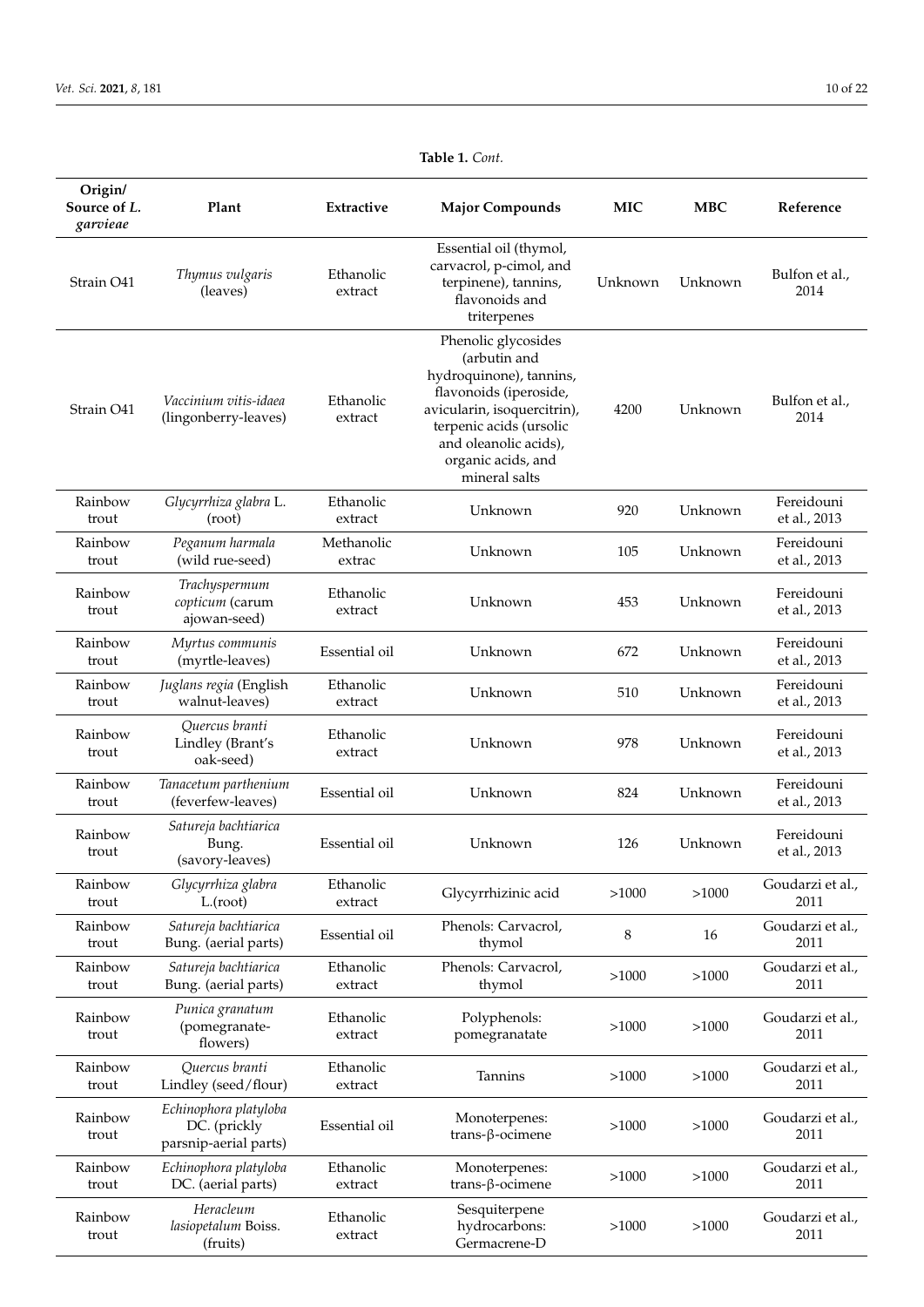| Origin/<br>Source of L.<br>garvieae | Plant                                                                     | Extractive            | <b>Major Compounds</b>                                                          | <b>MIC</b> | <b>MBC</b> | Reference                |
|-------------------------------------|---------------------------------------------------------------------------|-----------------------|---------------------------------------------------------------------------------|------------|------------|--------------------------|
| Rainbow<br>trout                    | Kelussia odoratissima<br>Mozaff. (wild<br>celery-leaves)                  | Ethanolic<br>extract  | Z-ligustilide                                                                   | >1000      | >1000      | Goudarzi et al.,<br>2011 |
| Rainbow<br>trout                    | Stachys lavandulifolia<br>Vahl (wood<br>betony-flowers)                   | Ethanolic<br>extract  | Sabinene, α-pinene,<br>$\beta$ -myrcene                                         | >1000      | >1000      | Goudarzi et al.,<br>2011 |
| Rainbow<br>trout                    | Thymus daenensis<br>Celak. (common<br>thyme-aerial<br>part/inflorescence) | Ethanolic<br>extract  | Phenols: thymol,<br>carvacrol                                                   | >1000      | >1000      | Goudarzi et al.,<br>2011 |
| Rainbow<br>trout                    | Thymus daenensis<br>Celak. (Aerial<br>part/inflorescence)                 | Essential oil         | Phenols: thymol,<br>carvacrol                                                   | 8          | 16         | Goudarzi et al.,<br>2011 |
| Rainbow<br>trout                    | Myrtus communis<br>(leaves)                                               | Ethanolic<br>extract  | $\alpha$ -pinene, 1,8-cineole,<br>myrtenyl acetate                              | >250       | >500       | Goudarzi et al.,<br>2011 |
| Rainbow<br>trout                    | Myrtus communis<br>(leaves)                                               | Essential oil         | $\alpha$ -pinene, 1,8-cineole,<br>myrtenyl acetate                              | >1000      | >1000      | Goudarzi et al.,<br>2011 |
| Rainbow<br>trout                    | Thymbra spicata<br>(spiked thyme-aerial<br>part/inflorescence)            | Essential oil         | Phenols: thymol,<br>carvacrol                                                   | 8          | 16         | Goudarzi et al.,<br>2011 |
| Rainbow<br>trout                    | Bunium persicum<br>$(Boiss.)$ K.-<br>Pol. (black<br>caraway-fruits)       | Essential oil         | $\gamma$ -terpinen-7-al,<br>cuminaldehyde, $\gamma$<br>terpinene                | 8          | 16         | Goudarzi et al.,<br>2011 |
| Rainbow<br>trout                    | Teucrium polium (felty<br>germander-aerial<br>parts)                      | Essential oil         | $\alpha$ -pinene, linalool                                                      | >1000      | >1000      | Goudarzi et al.,<br>2011 |
| Rainbow<br>trout                    | Alhagi maurorum<br>(camelthorn-aerial<br>parts)                           | Essential oil         | Alhagidin, alhagitin,<br>quercetin, catechin                                    | >1000      | >1000      | Goudarzi et al.,<br>2011 |
| Rainbow<br>trout                    | Zataria multifora<br>Boiss. (Shirazi<br>thyme)                            | Essential oil         | Phenols: thymol,<br>carvacrol                                                   | 4          | 8          | Goudarzi et al.,<br>2011 |
| Olive<br>flounder (P.<br>olivaceus) | Zingiber officinale<br>(ginger)                                           | Essential oil         |                                                                                 | 2000       | 2000       | Hossain et al.,<br>2019  |
| L. garvieae<br>GQ850376             | Eucalyptus globulus<br>(southern blue<br>gum-aerial parts)                | Essential oil         | 1,8-eucalypol, pinene,<br>terpineol acetae, globulol                            | 250        | 250        | Mahmoodi<br>et al., 2012 |
| L. garvieae<br>GQ850376             | Eucalyptus globulus<br>(aerial parts)                                     | Methanolic<br>extract | 1,8-eucalypol, pinene,<br>terpineol acetae, globulol                            | 500        | 500        | Mahmoodi<br>et al., 2012 |
| L. garvieae<br>GQ850376             | Zataria multiflora<br>(aerial parts)                                      | Essential oil         | phenolic monoterpene,<br>Carvacrol, alpha-pinene                                | 7.8        | 15.6       | Mahmoodi<br>et al., 2012 |
| L. garvieae<br>GQ850376             | Zataria multiflora<br>(aerial parts)                                      | Methanolic<br>extract | phenolic monoterpene<br>Carvacrol, alpha-pinene                                 | 15.6       | 15.6       | Mahmoodi<br>et al., 2012 |
| L. garvieae<br>GQ850376             | Anethum graveolens<br>(dill-seed)                                         | Essential oil         | D-carvacrol, limonene,<br>dill apiole,<br>E-dihydrocarvone,<br>Z-dihydrocarvone | 62.4       | 125        | Mahmoodi<br>et al., 2012 |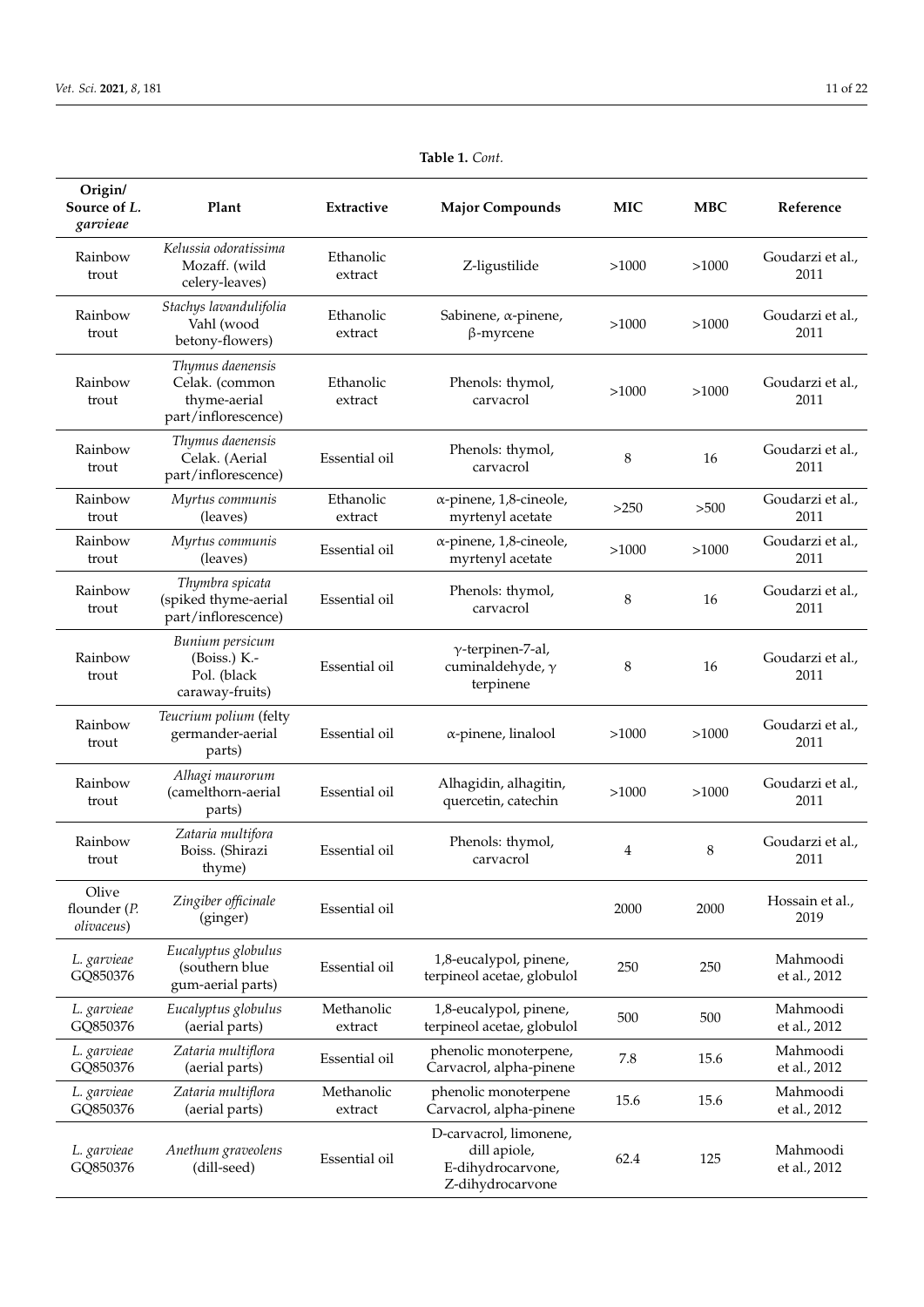| Origin/<br>Source of L.<br>garvieae | Plant                                                                                                                                                    | Extractive                                             | <b>Major Compounds</b>                                                                                     | <b>MIC</b>      | <b>MBC</b>      | Reference                               |
|-------------------------------------|----------------------------------------------------------------------------------------------------------------------------------------------------------|--------------------------------------------------------|------------------------------------------------------------------------------------------------------------|-----------------|-----------------|-----------------------------------------|
| L. garvieae<br>GQ850376             | Anethum graveolens<br>(seed)                                                                                                                             | Methanolic<br>extract                                  | D-carvacrol, limonene,<br>dill apiole,<br>E-dihydrocarvone,<br>Z-dihydrocarvone                            | 125             | 125             | Mahmoodi<br>et al., 2012                |
| L. garvieae<br>GQ850376             | Rosmarinus officinalis                                                                                                                                   | Essential oil                                          | 1,8-cineole, alpha-pinene,<br>toluene                                                                      | 15.6            | 31.2            | Mahmoodi<br>et al., 2012                |
| L. garvieae<br>GQ850376             | Rosmarinus officinalis                                                                                                                                   | Methanolic<br>extract                                  | 1,8-cineole, alpha-pinene,<br>toluene                                                                      | 31.2            | 31.2            | Mahmoodi<br>et al., 2012                |
| Rainbow<br>trout                    | Citrus paradisi<br>(grapefruit), Citrus<br>reticulata (tangerine),<br>Citrus aurantium ssp.<br>bergamia (bergamot),<br>Citrus sinensis (sweet<br>orange) | Biocitro <sup>®</sup><br>(blend of citrus<br>extracts) | Ascorbic acid, citrus<br>bioflavonoids<br>(hesperidin, naringin,<br>quercetin, rutin) and<br>organic acids | 2.0             | Unknown         | Mora-Sánchez<br>et al., 2020            |
| Tilapia (O.<br>andersonii)          | Capsicum annum<br>(Chili pepper)                                                                                                                         | Methanolic<br>extract<br>(capsaicin)                   | Unknown                                                                                                    | Unknown         | 196.7           | Ndashe et al.,<br>2020                  |
| Olive<br>flounder                   | Citrus aurantifolia<br>(key lime-peel)                                                                                                                   | Essential oil                                          | Limonene, $\gamma$ -terpinene,<br>$\beta$ -pinene                                                          | 0.125%<br>(v/v) | $1\% (v/v)$     | Pathirana et al.,<br>2018               |
| Olive<br>flounder                   | Limonene                                                                                                                                                 | Commercial<br>trans-limonene<br>$(>99\%)$              | Limonene                                                                                                   | 0.031%<br>(v/v) | 0.025%<br>(v/v) | Pathirana et al.,<br>2018               |
| Olive<br>flounder                   | Syzygium aromaticum<br>(clove-buds)                                                                                                                      | Essential oil                                          | Eugenol,<br>β-caryophyllene,<br>α-humulen,<br>eugenyl-acetate                                              | $0.5\% (v/v)$   | $1\% (v/v)$     | Pathirana et al.,<br>2019a              |
| Olive<br>flounder                   | Commercial eugenol<br>$(>99\%)$                                                                                                                          | Isolated<br>compound<br>eugenol                        | Eugenol                                                                                                    | $1\% (v/v)$     | $1\% (v/v)$     | Pathirana et al.,<br>2019a              |
| Olive<br>flounder                   | Cinnamomum<br>zeylanicum                                                                                                                                 | Essential oil                                          | Cinnamaldehyde,<br>eugenol,<br>β-Caryophyllene                                                             | 0.015%<br>(v/v) | 0.031%<br>(v/v) | Pathirana et al.,<br>2019b              |
| Olive<br>flounder                   | Commercial trans-<br>cinnamaldehyde<br>$(>99\%)$<br>(Sigma-Aldrich)                                                                                      | cinnamaldehyde                                         | Cinnamaldehyde                                                                                             | 0.003%<br>(v/v) | 0.015%<br>(v/v) | Pathirana et al.,<br>2019b              |
| Rainbow<br>trout                    | Argania spinose L.<br>(argan-oil)                                                                                                                        | Essential oil                                          | Oleic acid, linoleic acid,<br>palmitic acid, stearic acid                                                  | 250             | Unknown         | Öntas et al.,<br>2016                   |
| Rainbow<br>trout                    | Citrus limon L.<br>(lemon-peel)                                                                                                                          | Essential oil                                          | Limonene, $\gamma$ -terpinene,<br>$\beta$ -pinene, $\alpha$ -terpineol,<br>myrecene and<br>terpinolene     | 500             | Unknown         | Öntas et al.,<br>2016                   |
| Strain<br>ATCC43921                 | Cinnamomum verum<br>(cinnamon-bark)                                                                                                                      | Essential oil                                          | Unknown                                                                                                    | 120             | Unknown         | Rattanachaikun<br>sopon et al.,<br>2009 |
| Strain<br>ATCC43921                 | Ocimum sanctum<br>(holy basil-leaves)                                                                                                                    | Essential oil                                          | Unknown                                                                                                    | 240             | Unknown         | Rattanachaikun<br>sopon et al.,<br>2009 |
| Strain<br>ATCC43921                 | Zingiber officinale<br>(roots)                                                                                                                           | Essential oil                                          | Unknown                                                                                                    | 120             | Unknown         | Rattanachaikun<br>sopon et al.<br>2009  |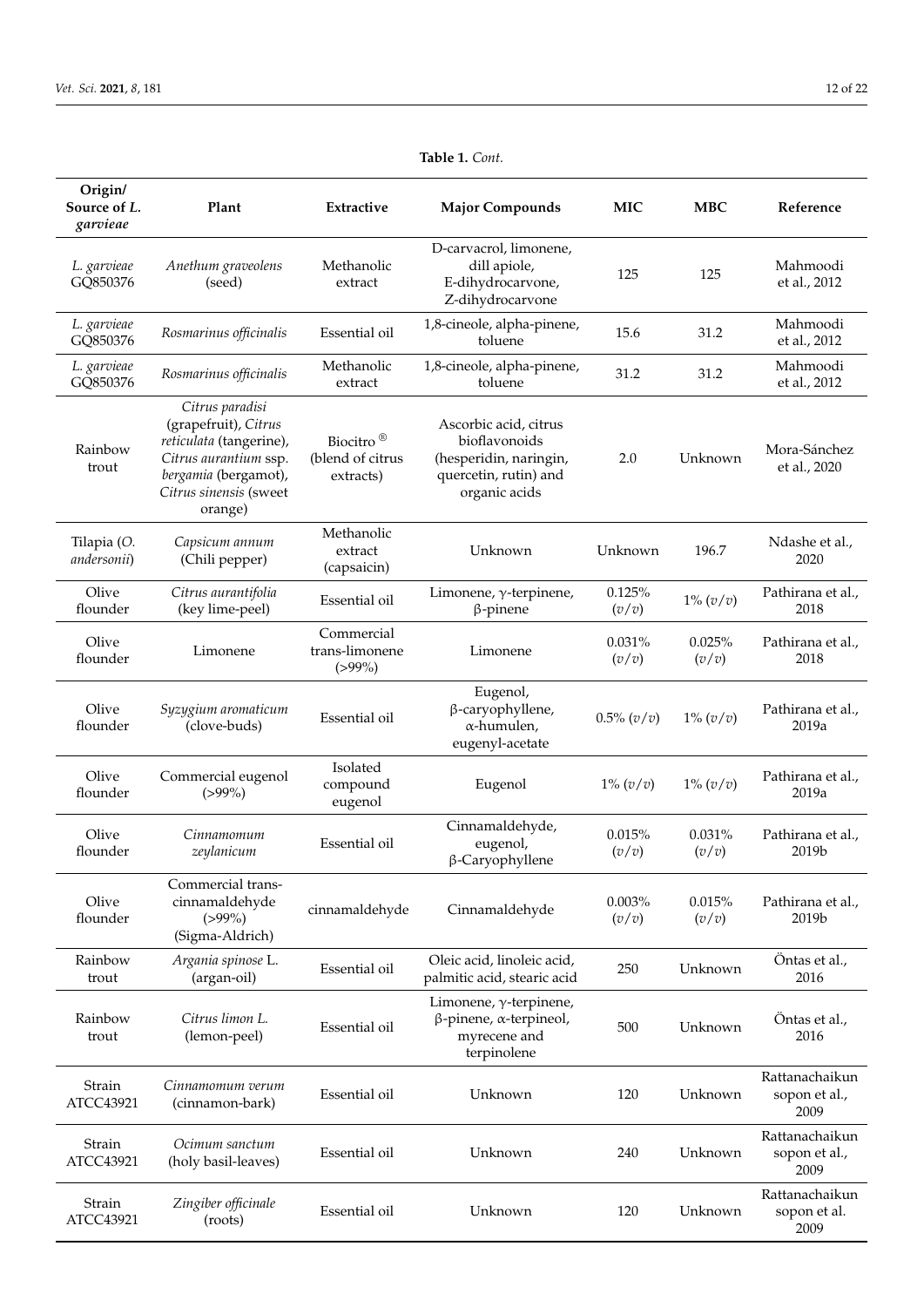<span id="page-12-0"></span>

| Origin/<br>Source of L.<br>garvieae | Plant                                   | Extractive    | <b>Major Compounds</b>                                                                         | <b>MIC</b>        | <b>MBC</b>        | Reference                               |
|-------------------------------------|-----------------------------------------|---------------|------------------------------------------------------------------------------------------------|-------------------|-------------------|-----------------------------------------|
| Strain<br>ATCC43921                 | Syzygium aromaticum<br>(flower buds)    | Essential oil | Unknown                                                                                        | 30                | Unknown           | Rattanachaikun<br>sopon et al.,<br>2009 |
| Rainbow<br>trout                    | Zataria multiflora<br>(aerial parts)    | Essential oil | Carvacrol, benzene and<br>phenol                                                               | 0.12              | 0.12              | Soltani et al.,<br>2014                 |
| Rainbow<br>trout                    | Allium sativum<br>(garlic-edible parts) | Essential oil | trisulfide, di-2-propenyl,<br>disulfide, di-2-propenyl<br>and trisulfide, methyl<br>2-propenyl | 0.5               | $\mathbf{1}$      | Soltani et al.,<br>2014                 |
| Rainbow<br>trout                    | Cinnamomum<br>zeylanicum (bark)         | Essential oil | cinnamic aldehyde,<br>linalool, ortho methoxy<br>cinnamic aldehyde and<br>1,8-cineole          | 0.5               | 0.5               | Soltani et al.,<br>2014                 |
| S. quinquera-<br>diata              | Chloramphenicol                         |               |                                                                                                | 0.8 <sup>a</sup>  | 1.6 <sup>b</sup>  | Maki et al., 2008                       |
| S. quinquera-<br>diata              | Ciprofloxacin                           |               |                                                                                                | 1.6 <sup>a</sup>  | 3.13 <sup>b</sup> | Maki et al., 2008                       |
| S. quinquera-<br>diata              | Erythromycin                            |               |                                                                                                | 0.1 <sup>a</sup>  | 800 <sup>b</sup>  | Maki et al., 2008                       |
| S. quinquera-<br>diata              | Enoxacin                                |               |                                                                                                | 6.25 <sup>a</sup> | 12.5 <sup>b</sup> | Maki et al., 2008                       |
| S. quinquera-<br>diata              | Florfenicol                             |               |                                                                                                | 1.6 <sup>a</sup>  | 1.6 <sup>b</sup>  | Maki et al., 2008                       |
| S. quinquera-<br>diata              | Floroxacin                              |               |                                                                                                | 12.5 <sup>a</sup> | 12.5 <sup>b</sup> | Maki et al., 2008                       |
| S. quinquera-<br>diata              | Kanamycin                               |               |                                                                                                | 25 <sup>a</sup>   | 50 <sup>b</sup>   | Maki et al., 2008                       |
| S. quinquera-<br>diata              | Lincomycin                              |               |                                                                                                | 25 <sup>a</sup>   | 800 <sup>b</sup>  | Maki et al., 2008                       |
| S. quinquera-<br>diata              | Norfloxacin                             |               |                                                                                                | 6.25 <sup>a</sup> | 12.5 <sup>b</sup> | Maki et al., 2008                       |
| S. quinquera-<br>diata              | Oxolinic acid                           |               |                                                                                                | 400 <sup>a</sup>  | 800 <sup>b</sup>  | Maki et al., 2008                       |
| S. quinquera-<br>diata              | Orbifloxacin                            |               |                                                                                                | 1.6 <sup>a</sup>  | 1.6 <sup>b</sup>  | Maki et al., 2008                       |
| S. quinquera-<br>diata              | Ofloxacin                               |               |                                                                                                | 3.13 <sup>a</sup> | 6.25 <sup>b</sup> | Maki et al., 2008                       |
| S. quinquera-<br>diata              | Penzylpenicillin                        |               |                                                                                                | 0.8 <sup>a</sup>  | 1.6 <sup>b</sup>  | Maki et al., 2008                       |
| S. quinquera-<br>diata              | Streptomycin                            |               |                                                                                                | 25 <sup>a</sup>   | 50 <sup>b</sup>   | Maki et al., 2008                       |
| S. quinquera-<br>diata              | Tetracycline                            |               |                                                                                                | 12.5 <sup>a</sup> | 400 <sup>b</sup>  | Maki et al., 2008                       |

Letters a and b showing MIC<sub>50</sub> and MIC<sub>90</sub>, respectively.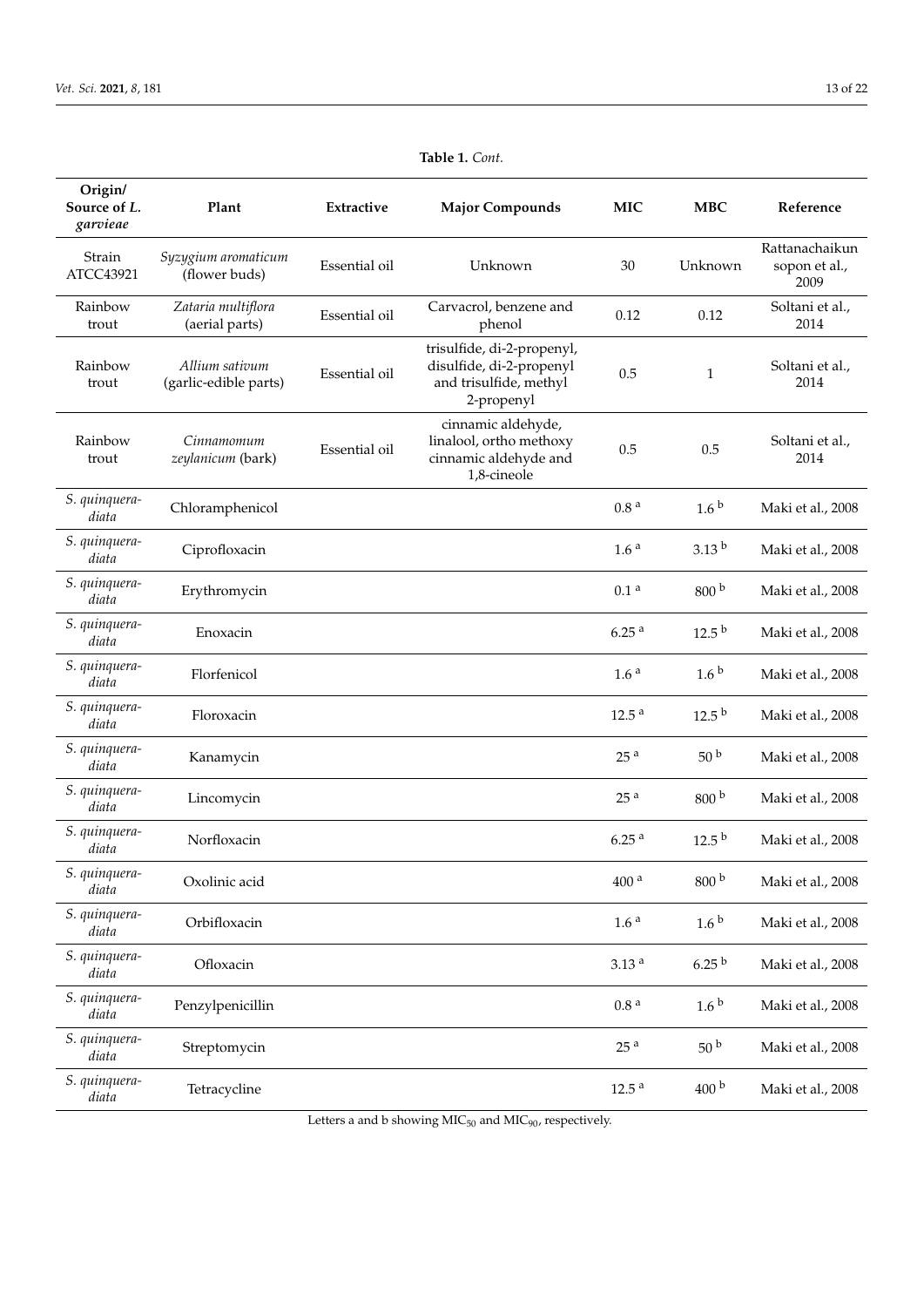**Table 2.** Efficacy of medicinal herbs and plants on the survival of aquatic animals infected with *Lactococcus garvieae*. The portion of the plant used to prepare the extractives were cited only if stated in the studies.

| Host                                                        | Plant                                              | Extractive                                                                             | Dosage/Duration                                                                                                                                                                      | <b>Survival Increase</b><br>Compared to<br>Control $\left(\frac{9}{6}\right)^2$ | Reference                               |
|-------------------------------------------------------------|----------------------------------------------------|----------------------------------------------------------------------------------------|--------------------------------------------------------------------------------------------------------------------------------------------------------------------------------------|---------------------------------------------------------------------------------|-----------------------------------------|
| Giant freshwater<br>prawn<br>(Macrobrachium<br>rosenbergii) | Eichhornia crassipes<br>(water<br>hyacinth-leaves) | Hot-water extract                                                                      | 1 g kg diet <sup>-1</sup> , 12 days<br>$2 g kg diet^{-1}$ , 12 days<br>$3$ g kg diet <sup>-1</sup> , 12 days                                                                         | ↑57.3<br>↑128.6<br>$\uparrow$ 171.4                                             | Chang et al.,<br>2013                   |
| Giant freshwater<br>prawn<br>(M. rosenbergii)               | Eichhornia crassipes<br>(leaves)                   | Powder                                                                                 | 20 g kg diet <sup><math>-1</math></sup> , 120 days                                                                                                                                   | ↑44.3                                                                           | Chang et al.,<br>2016                   |
|                                                             |                                                    | Hot-water extract<br>Aqueous extract <sup>1</sup><br>Dreg of aqueous<br>$extrac{1}{1}$ | 20 g kg diet <sup>-1</sup> , 120 days<br>2 g kg diet $^{-1}$ , 120 days<br>18 g kg diet <sup><math>-1</math></sup> , 120 days                                                        | ↑89.0<br>↑89.0<br>$\uparrow$ 77.7                                               |                                         |
| Giant freshwater<br>prawn<br>(M. rosenbergii)               | Musa acuminate<br>(banana-peel)                    | Aqueous extract                                                                        | 1 g kg diet <sup><math>-1</math></sup> , 120 days<br>$3$ g kg diet <sup><math>-1</math></sup> , 120 days<br>6 g kg diet $^{-1}$ , 120 days                                           | $\uparrow$ 200<br>↑300<br>↑467                                                  | Rattanavichai<br>et al., 2015           |
| Giant freshwater<br>prawn<br>(M. rosenbergii)               | Morinda cutrifolia<br>(noni)                       | Aqueous extract                                                                        | $0.6$ g kg diet <sup>-1</sup> , 21 days<br>$3$ g kg diet <sup>-1</sup> , 21 days<br>6 g kg diet <sup>-1</sup> , 21 days                                                              | $\uparrow$ 250<br>$\dagger$ 50.4<br><b>NS</b>                                   | Halim et al.,<br>2017                   |
| Nile tilapia<br>(Oreochromis<br>niloticus)                  | Argania spinosa<br>(argan-seeds)                   | Oil                                                                                    | $5$ mL kg diet <sup><math>-1</math></sup> , 45 days<br>10 mL kg diet $^{-1}$ , 45 days<br>20 mL kg diet <sup>-1</sup> , 45 days                                                      | ↑66.7<br>$\uparrow$ 91.7<br>$\uparrow 86.1$                                     | Baba et al.,<br>2017                    |
| Rainbow trout<br>(Oncorhynchus<br>mykiss)                   | Lentinula edodes<br>(Shiitake<br>mushroom)         | Aqueous extract                                                                        | 10 g kg diet <sup>-1</sup> , 45 days<br>20 g kg diet <sup><math>-1</math></sup> , 45 days                                                                                            | ↑79.0<br>↑109.7                                                                 | Baba et al.,<br>2015                    |
| Rainbow trout<br>(O. mykiss)                                | Pleurotus ostreatus<br>(oyster mushroom)           | Aqueous extract                                                                        | 10 g kg diet <sup>-1</sup> , 42 days<br>20 g kg diet <sup>-1</sup> , 42 days                                                                                                         | ↑40.0<br>↑60.1                                                                  | Uluköy et al.,<br>2016                  |
| Rainbow trout<br>(O. mykiss)                                | Usnea barbata<br>(beard lichen)                    | Methanolic extract                                                                     | 230 mg kg fish <sup>-1 (a)</sup><br>460 mg kg fish <sup>-1 (a)</sup><br>690 mg kg fish <sup>-1 (a)</sup>                                                                             | $\uparrow$ 62.4<br>145.3<br><b>NS</b>                                           | Bilen et al.,<br>2019                   |
| Three spotted<br>tilapia (Oreochromis<br>andersonii)        | Capsaicin                                          | Isolated compound                                                                      | 1.97 mg kg fish <sup>-1 (b)</sup>                                                                                                                                                    | 80% survival vs.<br>$0\%$ survival in<br>control                                | Ndashe et al.,<br>2020                  |
| Rainbow trout<br>(O. mykiss)                                | Origanum onites<br>(oregano)                       | Essential oil                                                                          | $0.125$ mL kg diet <sup>-1</sup> , 56<br>days<br>1.5 mL kg diet <sup>-1</sup> , 56<br>days<br>2.5 mL kg diet <sup>-1</sup> , 56<br>days<br>3.0 mL kg diet <sup>-1</sup> , 56<br>days | $\uparrow$ 54<br>↑92<br>$\uparrow$ 84<br>No mortality                           | Diler et al.<br>2017                    |
| Nile tilapia<br>(Oreochromis<br>niloticus)                  | Syzygium<br>aromaticum<br>(clove-buds)             | Essential oil                                                                          | $5$ mL kg diet <sup>-1</sup> , 5 days<br>10 mL kg diet $^{-1}$ , 5 days<br>20 mL kg diet $^{-1}$ , 5 days<br>30 mL kg diet <sup><math>-1</math></sup> , 5 days                       | $\uparrow$ 40<br>$\uparrow$ 70<br>$\uparrow$ 80<br>No mortality                 | Rattanachaikun<br>sopon et al.,<br>2009 |
| Mullet (Mugil<br>cephalus)                                  | $^\ast$ TCM                                        | Aqueous extract of<br>the powder                                                       | $5$ g kg fish <sup><math>-1</math></sup> , 28 days<br>$10$ g kg fish <sup><math>-1</math></sup> , 28 days<br>$20 \text{ g kg}$ fish <sup>-1</sup> , 28 days                          | <b>NS</b><br>$*230.8$<br>$\uparrow$ 184.6                                       | Choi et al.,<br>2014                    |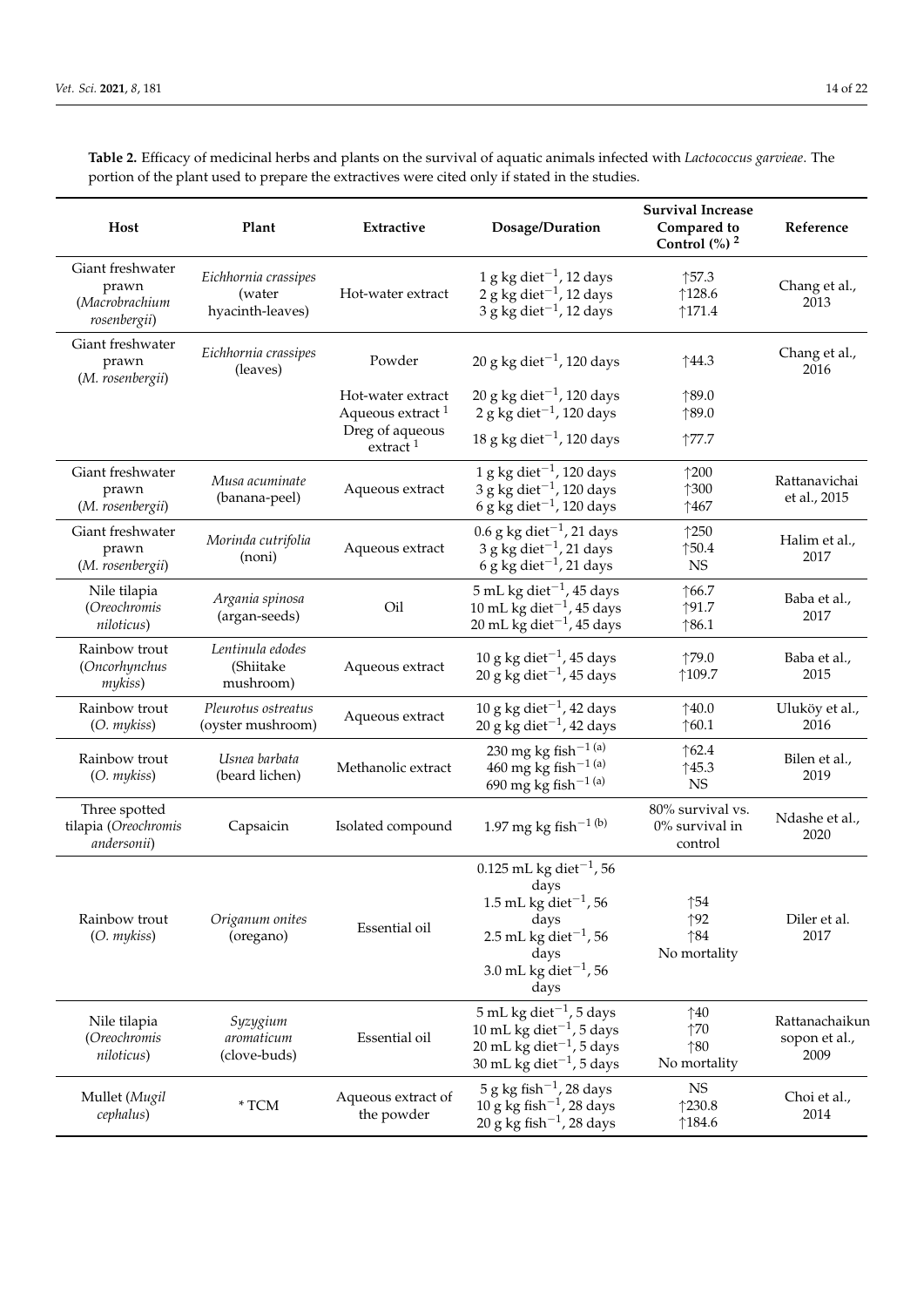<span id="page-14-0"></span>

| Host                              | Plant                                                                                                                                                          | Extractive                                         | Dosage/Duration                          | <b>Survival Increase</b><br>Compared to<br>Control $\left(\frac{0}{0}\right)^2$ | Reference                        |
|-----------------------------------|----------------------------------------------------------------------------------------------------------------------------------------------------------------|----------------------------------------------------|------------------------------------------|---------------------------------------------------------------------------------|----------------------------------|
| Rainbow trout<br>$(O.$ mykiss $)$ | Citrus paradisi<br>(grapefruit), Citrus<br>reticulata<br>(tangerine), Citrus<br>aurantium ssp.<br>bergamia<br>(bergamot), Citrus<br>sinensis (sweet<br>orange) | Biocitro <sup>®</sup> (blend of<br>these extracts) | $0.75$ g kg diet <sup>-1</sup> , 28 days | $\uparrow$ 120                                                                  | Mora-<br>Sánchez et al.,<br>2020 |

 $1$  Aqueous extract was the supernatant of the hot-water extract filtered and centrifuged. The left filtered product and sediment were the dreg of aqueous extract. <sup>2</sup> survival increase calculated by the equation: (survival treatment  $\times$  100)/survival control–100. NS = nonsignificant difference from control. \* TCM = traditional Chinese medicine: composed by the plants *Rhizoma coptidis*, *Radix scutellariae*, *Cortex phellodendri*, *Fructus gardeniae jasminoidis, Fructus forsythiae,* and *Flos lonicerae japonicae*. (<sup>a</sup>) = Gavage in infected fish twice a day for 10 days. (<sup>b</sup>) = Injected in the same day of infection with the bacteria.

# *3.2. In Vivo Studies*

All in vivo studies were related to survival against *L. garvieae* infection, and, in most cases, the extractives of medicinal herbs and plants were added to the diets for various periods before the treated fish being challenged with *L. garvieae* infection. Overall, the essential oils that showed the best in vitro antibacterial activity against *L. garvieae* (Table [1\)](#page-12-0) were not tested for the in vivo bioassays yet. The extractives tested under in vivo conditions presented moderate in vitro antibacterial activity against this bacterium or even were not tested in vitro. However, the dietary supplementation with all tested extractives reduced mortality of infected animals (Table [2\)](#page-14-0), probably because they improved immune parameters before challenging the treated fish with *L. garvieae*. A 12-day feeding giant freshwater prawn (*Macrobrachium rosenbergii*) with hot-water extract of water hyacinth (*Eichhornia crassipes*) leaves at 1, 2, and 3 g kg−<sup>1</sup> diet induced significantly higher survival rate after challenge with *L. garvieae* infection, but higher disease resistance was seen in the prawn treated with higher concentration of the extract [\[108\]](#page-21-4). In addition, the treated animals exhibited an enhancement in the immune responses including respiratory burst, phenoloxidase activity, superoxide dismutase activity, glutathione peroxidase, total hemocyte value, differential hemocyte count, transglutaminase activity, and phagocytic activity towards *L. garvtieae*. In the subsequent research work by Chang and Cheng [\[109\]](#page-21-5), dietary addition of three tested water hyacinth extracts (Table [2\)](#page-14-0) for 120 days increased survival and immune parameters, i.e., total hemocyte count, semi-granular and granular cells counts of giant freshwater prawn while phenoloxidase activity, respiratory bursts of hemocytes were not observed only with dietary addition of powder of this plant to the diet. Significantly more disease resistance to the pathogen was also obtained in the animals fed hot-water treated extracts, rather than dried powder, suggesting the suitability of hot-water extract as a better treatment strategy due to its efficacy and its availability and convenience. The leaves extract of water hyacinth contains various bioactive compounds including saponins, polyoses, and alkaloid salts known as the major substances with immunostimulant effect and antimicrobial activity [\[110\]](#page-21-6). The dietary addition of banana (*Musa acuminate*) peels aqueous extract at lower (1 g kg diet<sup>-1</sup>) or higher (6 g kg diet<sup>-1</sup>) concentrations for 120 days increased disease resistance of giant freshwater prawn towards *L. garvieae* infection [\[111\]](#page-21-7) that could be in part due to an enhancement effect on the total hemocyte and granular cells populations, lipopolysaccharide, and β-1,3-glucan binding protein, transglutaminase, and crustin mRNA expression levels in hemocytes of treated giant freshwater prawn measured by the authors. Higher concentrations of the plant (3 and 6 g kg diet $^{-1}$ ), however, presented higher survival that was correlated with a higher activity in the phenoloxidase and phagocytic levels [\[111\]](#page-21-7). In contrast, giant freshwater

**Table 2.** *Cont.*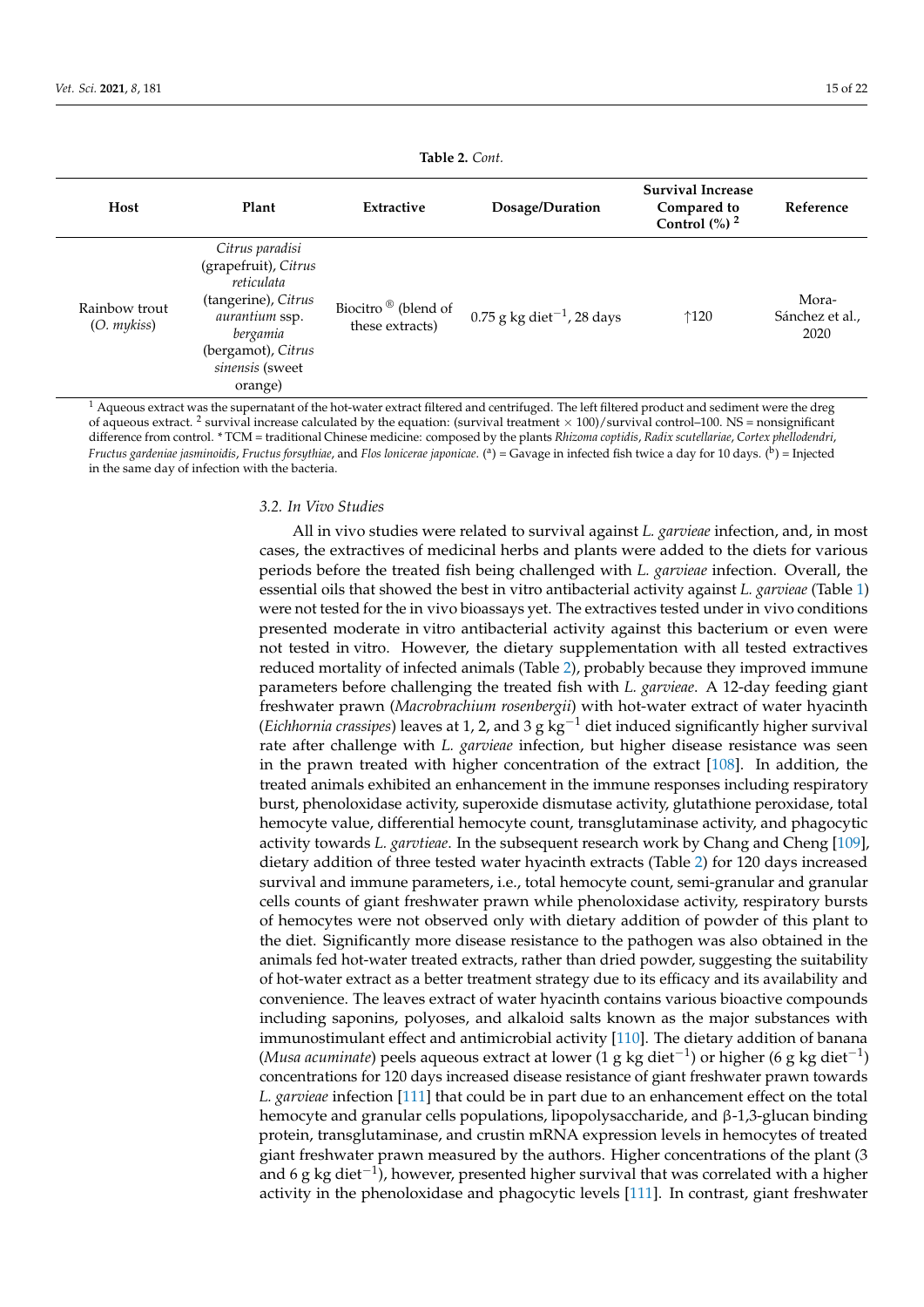prawn fed lower dosage (0.6 g kg diet−<sup>1</sup> ) of the aqueous extract of noni (*Morinda citrifolia*) for 63 days revealed higher disease resistance towards *L. garvieae* challenge than the animals treated with higher concentrations, i.e., 3 and 6 g kg diet−<sup>1</sup> [\[112\]](#page-21-8). The potency of the plant on the animal immune responses exhibited that total hemocyte value, differential hemocyte count, respiratory burst of hemocytes, phenoloxidase, and transglutaminase activities, as well as the gene expressions of prophenoloxidase, transglutaminase, crustin, and lysozyme were more stimulated at the lower dosage than the higher ones [\[112\]](#page-21-8). These studies demonstrated that, as can be observed in the review of Elumalai et al. [\[113\]](#page-21-9), the immunostimulant effects of herbal compounds and the optimum doses to trigger the best response are species specific and usually do not follow a dose-response relationship. Dietary addition of the oil seeds of argan (*Argania spinosa*) at 5, 10, and 20 mL kg diet−<sup>1</sup> for 45 days increased the survival of Nile tilapia (*Oreochromis niloticus*) after challenge with *L. garvieae* infection compared with control fish [\[114\]](#page-21-10). At the higher argan oil seeds the survival of treated fish was, however reduced but was still higher than control group [\[114\]](#page-21-10). In all treatments with this oil, the value of immunocompetent cell size (leucocyte population), and activities of lysozyme and mieloperoxidase were enhanced pre- and post-challenged with *L. garvieae* [\[114\]](#page-21-10) that could support the fish disease resistance to lactococcal infection. Apparently, the supplementation with argan oil improved the oil acid profile of the fish feed, which led to the immunomodulatory effects observed in Nile tilapia [\[114\]](#page-21-10). The dietary addition of the aqueous extract of Shiitake mushroom (*Lentinula edodes*) at 10 and 20 g kg diet−<sup>1</sup> for 45 days enhanced rainbow trout survival challenged with *L. garvieae* infection [\[115\]](#page-21-11). This response may in part be due to an increase in the number of leucocytes, myeloperoxidase, lysozyme activity, phagocytic activity, and IgM measured in the treated fish [\[115\]](#page-21-11). Rainbow trout fed dietary supplementation with the aqueous extract of oyster mushroom (*Pleurotus ostreatus*) at 10 and 20 g kg diet−<sup>1</sup> for 42 days demonstrated higher survival in challenge with *L. garvieae* infection that could be due to an enhancement in the phagocytic, lysozyme, and myeloperoxidase activities, as well as an increase in immunocompetent cell populations, i.e., neutrophils, monocytes, and total white blood cells [\[116\]](#page-21-12). This effect may be, at least in part, due to the presence of β-glucans in the oyster mushroom, as these compounds have immunomodulatory effect in fish [\[117\]](#page-21-13). The dietary addition of essential oil of oregano (*Origanum onites*) in rainbow trout diet at 3.0 mL kg diet−<sup>1</sup> for 60 days avoided any mortality in fish post-challenge with *L. garvieae* infection [\[118\]](#page-21-14). Such a higher survival rate could be due to the stimulation effect of carvacrol that was the main compound (92.6%) of the essential oil as the treated fish demonstrated a higher level in the lysozyme activity than the control fish [\[118\]](#page-21-14). Eight-week feeding rainbow trout with stinging nettle (*Urtica dioica*) at 1%, 2%, and 3% demonstrated an improvement in the growth, immune responses and antagonistic activity against *L. garvieae* only in the fish treated with 2% or 3% of stinging nettle [\[101\]](#page-20-23), indicating a dosage optimization is required before any treatment. The in vivo efficacy of the plant to *L. garvieae* infection is, however warranted further works. Feeding rainbow trout with tarragon (*Artemisia dracunculus*) methanolic extract (aerial parts) at 10, 20, and 30 g kg diet $^{-1}$  for 56 days demonstrated an enhancement in the fish mucus bactericidal activity against *L. garvieae* [\[119\]](#page-21-15), but data on the fish disease resistance against lactococcosis caused by *L. garvieae* warranted further works.

Another preventive treatment was the injection of the essential oils of black cumin (*Nigella sativa*) and savory (*Satureja bachtiarica*) both at 0.417, 0.833, or 1.667 mg kg fish−<sup>1</sup> as adjuvant to *Streptococcus*/*Lactococcus* vaccine 42 days before infection of rainbow trout with *L. garvieae* [\[120\]](#page-21-16). However, the vaccinated fish did not show any significant change in relative survival percentage, antibody levels, and white blood cells number compared to vaccinated fish without any of the oils [\[120\]](#page-21-16). In a unique study by Bilen et al. [\[121\]](#page-21-17) use of the methanolic extract of beard lichen (*Usnea barbata*) at 235, 470, and 705 mg kg fish−<sup>1</sup> by gavage twice a day for 10 days exhibited higher survival than control fish that could be in part due to the enhancement in the immune related genes (IL-8, TGF-β, IL-12 Beta, TNFα1, IL-10, COX-2, IL-6, TLR5, C3, IGM, MHC-II, iNOS, IgT, IFN1, IFN2, and IFN reg) in the infected fish with *L. garvieae* [\[121\]](#page-21-17). The survival of treated fish at higher dosage, i.e., 705 mg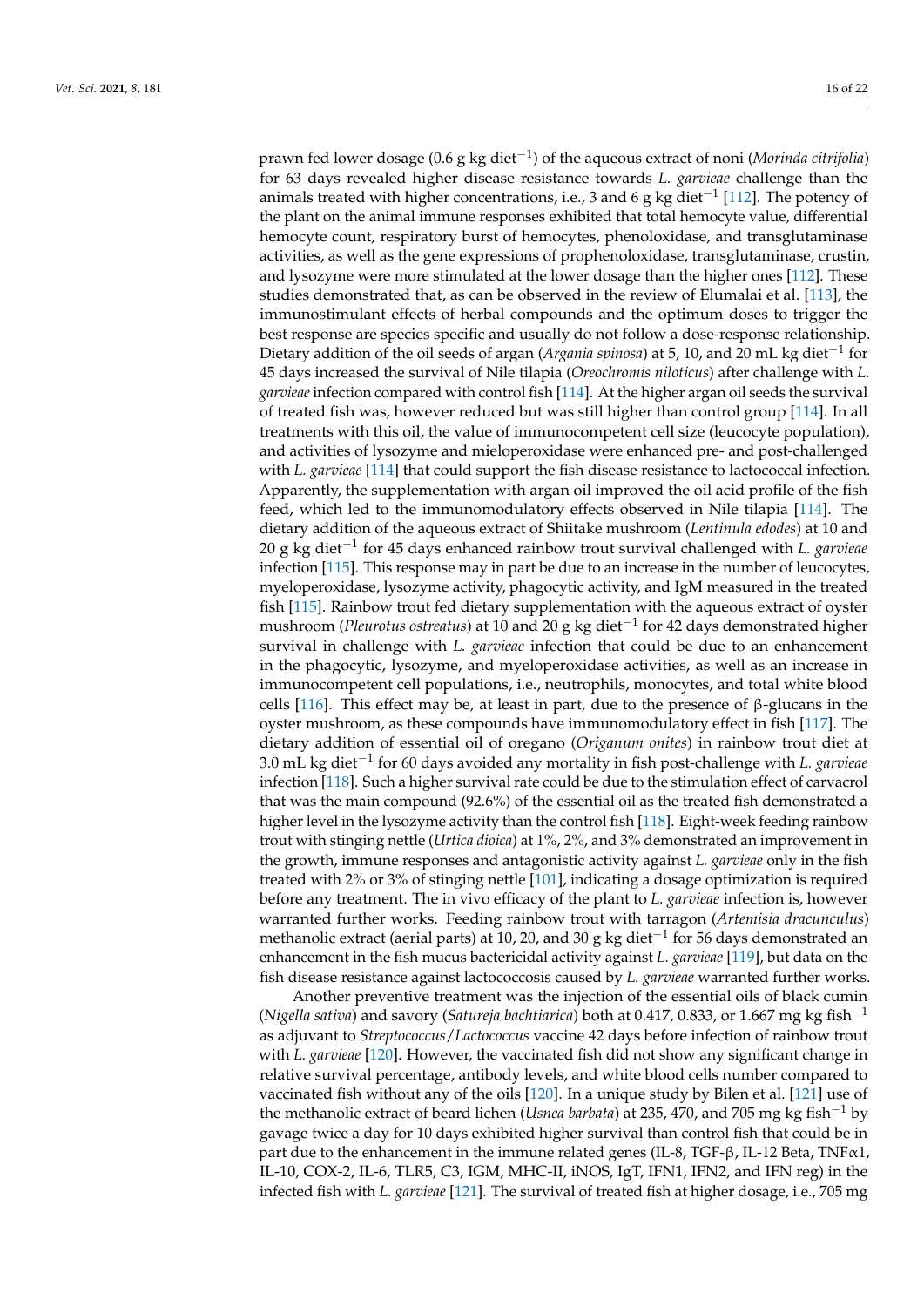kg−<sup>1</sup> fish however, resulted in no significant difference compared with the control fish, but the survivals of positive controls (florfenicol and erythromycin each at 353 mg kg<sup>-1</sup> fish) were significantly higher than all treated groups. The two lower doses of this extract also increased myeloperoxidase activity in the treated fish [\[121\]](#page-21-17). These effects may be, at least in part, due to one of its main compounds, usnic acid, which has immune and antibacterial effects [\[122\]](#page-21-18). Additional studies dealing with dietary supplementation with extractives of plants or compounds that improve immune parameters in aquatic animals (see reviews of [\[107](#page-21-3)[,123,](#page-21-19)[124\]](#page-21-20)) to prevent against *L. garvieae*, *L. lactis* and infections are recommended.

Although, herbal medicinal products have been reported as a major source for discovering new pharmaceutical compounds that have been used to treat serious diseases, studies validating their toxicity are essential prior to be formulated and prescribed as the therapeutic agents. Unfortunately, minimum data are available concerning the toxicity and negative side effects of medicinal herb and plants in aquaculture species especially on commercial fish species. The lethal concentration (LC50) of *Eichhornia crassipes* in tilapia (*Sarotherodon melanotheron*) at 3 h of exposure was 16.37% of the effluent water of the plant [\[125\]](#page-21-21), and *Morinda cutrifolia* at concentrations of 4.8 and 5.4 g/L, aqueous fruit extract caused a significant histopathological damage in tilapia gills [\[126\]](#page-21-22). In their study by Doleželová et al., 2011 [\[127\]](#page-21-23) a 96 h LC<sup>50</sup> value for *Syzygium aromaticum* clove oil in Zebra fish (*Danio rerio*) and guppy (*Poecilia reticulata*) were  $18.2 \pm 5.52$  mg/L and  $21.7 \pm 0.8$  mg/L, respectively. Administration of beard lichen at  $5248 \mu g/L$  and  $1252 \mu g/L$  caused abnormal development of larvae and impairs the growth of sea urchin (*Paracentrotus lividus)* and caused 50% mortality in copepod (*Tisbe battagliai)* at early life stages, respectively [\[128\]](#page-21-24).

#### **4. Conclusions**

Disease outbreaks by *Lactococcus* species specially *L. garvieae* is one of the major concerns faced in the aquaculture production worldwide, and various biological and environmental variables, as well as the aquaculture practices and husbandry can affect the quantity and impacts of the morbidity and mortality. Data influencing the economic losses can, thus, assist to develop policies and strategies to reduce the losses by lactococcosis outbreaks in aquaculture industry. Lactococcosis outbreaks especially by *L. garvieae* are increasingly recognized as a significant and re-emerging bacterial disease in aquaculture, but there is no an estimation of its economic impacts. Data describing antagonistic activity and disease resistance efficacy of potential medicinal herbs and plants towards lactococcosis caused by *L. garvieae*, *L. lactis*, *L. piscium* and *L. raffinolactis* in finfish are not very much. Almost all in vitro studies with vegetable and lichens extractives were performed against *L. garvieae*. Despite no strong antibacterial activity by herb extracts against *L. garvieae*, essential oils especially those that contain thymol and carvacrol are more effective against *L. garvieae* strains. The exhibited differences on minimum inhibitory and bactericidal values for the same extractive in different studies could be due to the use of different bacterial strains or parts or chemotypes of the same plant. Despite best anti-*L. garvieae* activity by the essential oils under in vitro assays, the in vivo bioassays need be assessed yet. The extractives tested under in vivo conditions presented moderate antibacterial activity against this bacterium or even were not tested in vitro. However, the dietary supplementation with all tested extractives reduced mortality of infected animals, probably because they improved immune parameters before challenging the treated fish with *L. garvieae*.

**Author Contributions:** M.S. supervised the manuscript and involved in conceptualization and wrote, reviewed and edited the manuscript, B.B. involved in writing draft and revised of phytotherapy section, S.P.H.S. and S.S. involved in original draft preparation, M.B. involved in data collection and analysis. All authors have read and agreed to the published version of the manuscript.

**Funding:** This research was funded by University of Tehran, grant number 7501.

**Institutional Review Board Statement:** Not Applicable.

**Informed Consent Statement:** Not Applicable.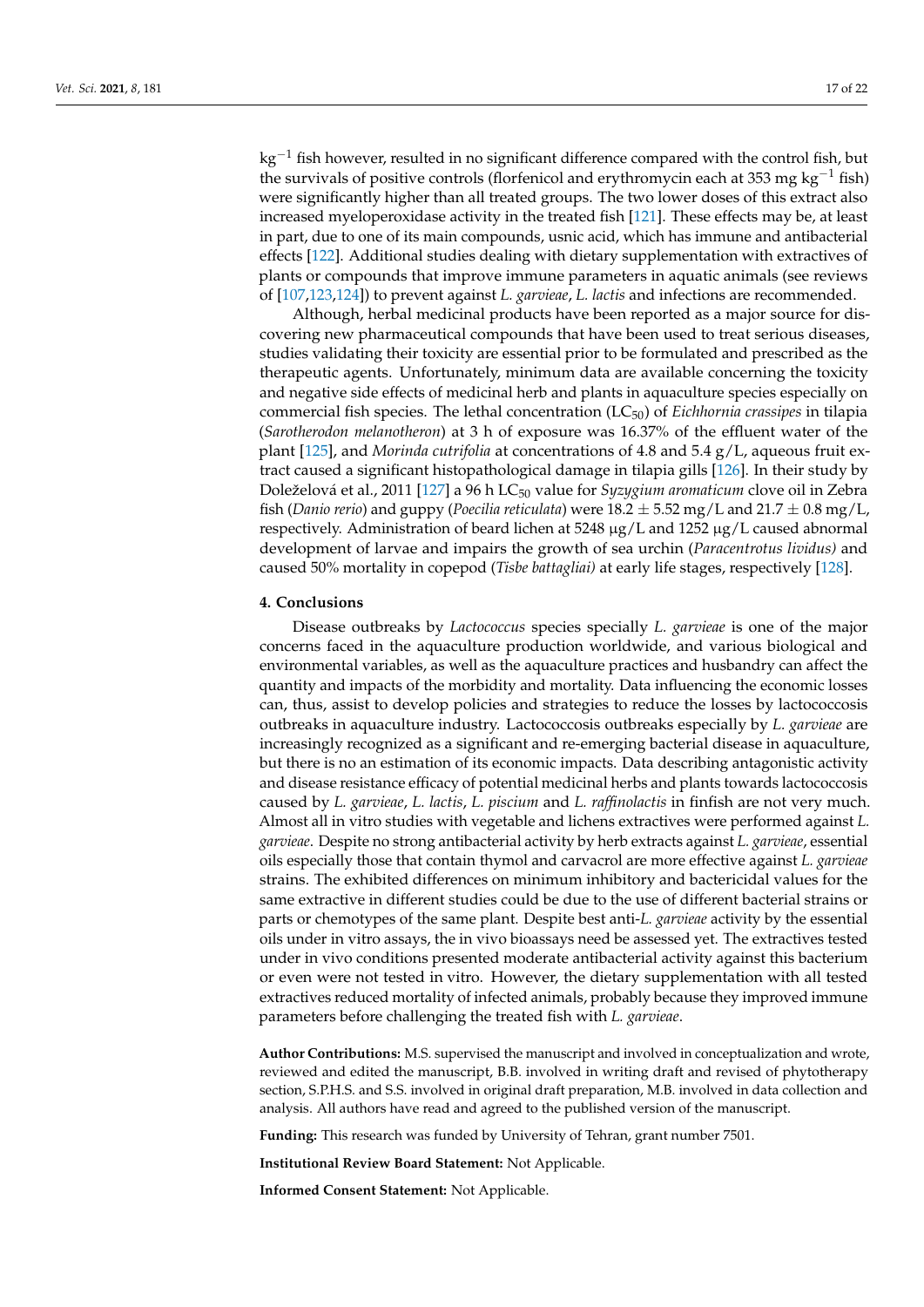**Data Availability Statement:** The study did not report any data.

**Acknowledgments:** This research work was partially funded by University of Tehran.

**Conflicts of Interest:** Authors declare that they have no conflicts of interests to influence the work reported in this paper.

#### **References**

- <span id="page-17-0"></span>1. FAO. The State of World Fisheries and Aquaculture 2020. Sustainability in Action; Food and Agriculture Organization of the United Nations: Rome, Italy, 2020.
- <span id="page-17-1"></span>2. Rodger, H.D. Fish Disease Causing Economic Impact in Global Aquaculture. In *Fish Vaccines*; Adams, A., Ed.; Springer: Berlin/Heidelberg, Germany, 2016; pp. 1–34.
- <span id="page-17-18"></span>3. Romero, J.; Feijoó, C.G.; Navarrete, P. Antibiotics in Aquaculture—Use, Abuse and Alternatives. In *Health and Environment in Aquaculture*; Carvalho, E., David, G.S., da Silva, R.J., Eds.; IntechOpen: Rijeka, Croatia, 2012; pp. 159–198.
- <span id="page-17-2"></span>4. Tavares-Dias, M.; Martins, M.L. An overall estimation of losses caused by diseases in the Brazilian fish farms. *J. Parasit. Dis.* **2017**, *41*, 913–918. [\[CrossRef\]](http://doi.org/10.1007/s12639-017-0938-y) [\[PubMed\]](http://www.ncbi.nlm.nih.gov/pubmed/29114119)
- <span id="page-17-3"></span>5. Eldar, A.; Ghittino, C.; Asanta, L.; Bozzetta, E.; Goria, M.; Prearo, M.; Bercovier, H. *Enterococcus seriolicida* is a junior synonym of *Lactococcus garvieae*, a causative agent of septicemia and meningoencephalitis in fish. *Curr. Microbiol.* **1996**, *32*, 85–88. [\[CrossRef\]](http://doi.org/10.1007/s002849900015) [\[PubMed\]](http://www.ncbi.nlm.nih.gov/pubmed/8574132)
- <span id="page-17-4"></span>6. Meyburgh, C.; Bragg, R.; Boucher, C. *Lactococcus garvieae*: An emerging bacterial pathogen of fish. *Dis. Aquat. Org.* **2017**, *123*, 67–79. [\[CrossRef\]](http://doi.org/10.3354/dao03083)
- <span id="page-17-5"></span>7. Agnew, W.; Barnes, A.C. *Streptococcus iniae*: An aquatic pathogen of global veterinary significance and a challenging candidate for reliable vaccination. *Vet. Microbiol.* **2007**, *122*, 1–15. [\[CrossRef\]](http://doi.org/10.1016/j.vetmic.2007.03.002) [\[PubMed\]](http://www.ncbi.nlm.nih.gov/pubmed/17418985)
- <span id="page-17-6"></span>8. Michel, C.; Nougayrede, P.; Eldar, A.; Sochon, E.; De Kinkelin, P. *Vagococcus salmoninarum*, a bacterium of pathological significance in rainbow trout *Oncorhynchus mykiss* farming. *Dis. Aquat. Org.* **1997**, *30*, 199–208. [\[CrossRef\]](http://doi.org/10.3354/dao030199)
- <span id="page-17-7"></span>9. Wallbanks, S.; Martinez-Murcia, A.; Fryer, J.; Phillips, B.; Collins, M. 16S rRNA sequence determination for members of the genus *Carnobacterium* and related lactic acid bacteria and description of *Vagococcus salmoninarum* sp. nov. *Int. J. Syst. Evol. Microbiol.* **1990**, *40*, 224–230. [\[CrossRef\]](http://doi.org/10.1099/00207713-40-3-224)
- <span id="page-17-8"></span>10. Soltani, M.; Mohamadian, S.; Rouholahi, S.; Soltani, E.; Rezvani, S. Shirazi thyme (*Zataria multiflora*) essential oil suppresses the expression of PavA and Hly genes in *Lactococcus garvieae*, the causative agent of lactococcosis in farmed fish. *Aquaculture* **2015**, *442*, 74–77. [\[CrossRef\]](http://doi.org/10.1016/j.aquaculture.2015.03.001)
- <span id="page-17-16"></span>11. Soltani, M.; Nikbakht, G.; Ebrahimzadeh Moussavi, H.; Ahmadzadeh, N. Epizootic outbreak of lactococcosis caused by *Lactococcus garvieae* in farmed rainbow trout (*Oncorhynchus mykiss*) in Iran. *Bull. Eur. Assoc. Fish Pathol.* **2008**, *28*, 95–106.
- <span id="page-17-9"></span>12. Karsidani, S.H.; Soltani, M.; Nikbakhat-Brojeni, G.; Ghasemi, M.; Skall, H.F. Molecular epidemiology of zoonotic streptococcosis/lactococcosis in rainbow trout (*Oncorhynchus mykiss*) aquaculture in Iran. *Iran. J. Microbiol.* **2010**, *2*, 198–209.
- <span id="page-17-10"></span>13. Saraoui, T.; Leroi, F.; Björkroth, J.; Pilet, M.-F. Lactococcus piscium: A psychrotrophic lactic acid bacterium with bioprotective or spoilage activity in food—A review. *J. Appl. Microbiol.* **2016**, *121*, 907–918. [\[CrossRef\]](http://doi.org/10.1111/jam.13179) [\[PubMed\]](http://www.ncbi.nlm.nih.gov/pubmed/27172050)
- <span id="page-17-11"></span>14. Daniel, C.; Sebbane, F.; Poiret, S.; Goudercourt, D.; Dewulf, J.; Mullet, C.; Simonet, M.; Pot, B. Protection against *Yersinia pseudotuberculosis* infection conferred by a *Lactococcus lactis* mucosal delivery vector secreting LcrV. *Vaccine* **2009**, *27*, 1141–1144. [\[CrossRef\]](http://doi.org/10.1016/j.vaccine.2008.12.022) [\[PubMed\]](http://www.ncbi.nlm.nih.gov/pubmed/19135495)
- 15. Kelly, W.J.; Ward, L.J.; Leahy, S.C. Chromosomal diversity in *Lactococcus lactis* and the origin of dairy starter cultures. *Genome Biol. Evol.* **2010**, *2*, 729–744. [\[CrossRef\]](http://doi.org/10.1093/gbe/evq056) [\[PubMed\]](http://www.ncbi.nlm.nih.gov/pubmed/20847124)
- <span id="page-17-12"></span>16. Sarika, A.; Lipton, A.; Aishwarya, M.; Dhivya, R. Isolation of a bacteriocin-producing Lactococcus lactis and application of its bacteriocin to manage spoilage bacteria in high-value marine fish under different storage temperatures. *Appl. Biochem. Biotechnol.* **2012**, *167*, 1280–1289. [\[CrossRef\]](http://doi.org/10.1007/s12010-012-9701-0) [\[PubMed\]](http://www.ncbi.nlm.nih.gov/pubmed/22555500)
- <span id="page-17-13"></span>17. EFSA. Scientific Opinion on the Safety and Efficacy of *Lactococcus lactis* (NCIMB 30160) as a Silage Additive for All Species. Available online: [http://www.efsa.europa.eu/sites/default/files/scientific\\_output/files/main\\_documents/2366.pdf](http://www.efsa.europa.eu/sites/default/files/scientific_output/files/main_documents/2366.pdf) (accessed on 23 October 2015).
- <span id="page-17-14"></span>18. Boucher, I.; Vadeboncoeur, C.; Moineau, S. Characterization of genes involved in the metabolism of α-galactosides by *Lactococcus raffinolactis*. *Appl. Environ. Microbiol.* **2003**, *69*, 4049–4056. [\[CrossRef\]](http://doi.org/10.1128/AEM.69.7.4049-4056.2003) [\[PubMed\]](http://www.ncbi.nlm.nih.gov/pubmed/12839781)
- 19. Alomar, J.; Loubière, P.; Delbes, C.; Nouaille, S.; Montel, M.-C. Effect of *Lactococcus garvieae*, *Lactococcus lactis* and *Enterococcus faecalis* on the behaviour of *Staphylococcus aureus* in microfiltered milk. *Food Microbiol.* **2008**, *25*, 502–508. [\[CrossRef\]](http://doi.org/10.1016/j.fm.2008.01.005) [\[PubMed\]](http://www.ncbi.nlm.nih.gov/pubmed/18355675)
- 20. Rahkila, R.; Nieminen, T.; Johansson, P.; Säde, E.; Björkroth, J. Characterization and evaluation of the spoilage potential of *Lactococcus piscium* isolates from modified atmosphere packaged meat. *Int. J. Food Microbiol.* **2012**, *156*, 50–59. [\[CrossRef\]](http://doi.org/10.1016/j.ijfoodmicro.2012.02.022) [\[PubMed\]](http://www.ncbi.nlm.nih.gov/pubmed/22445914)
- <span id="page-17-15"></span>21. Matamoros, S.; Pilet, M.-F.; Gigout, F.; Prévost, H.; Leroi, F. Selection and evaluation of seafood-borne psychrotrophic lactic acid bacteria as inhibitors of pathogenic and spoilage bacteria. *Food Microbiol.* **2009**, *26*, 638–644. [\[CrossRef\]](http://doi.org/10.1016/j.fm.2009.04.011)
- <span id="page-17-17"></span>22. Eldar, A.A.; Ghittino, C. *Lactococcus garvieae* and *Streptococcus iniae* infections in rainbow trout *Oncorhynchus mykiss*: Similar, but different diseases. *Dis. Aquat. Org.* **1999**, *36*, 227–231. [\[CrossRef\]](http://doi.org/10.3354/dao036227)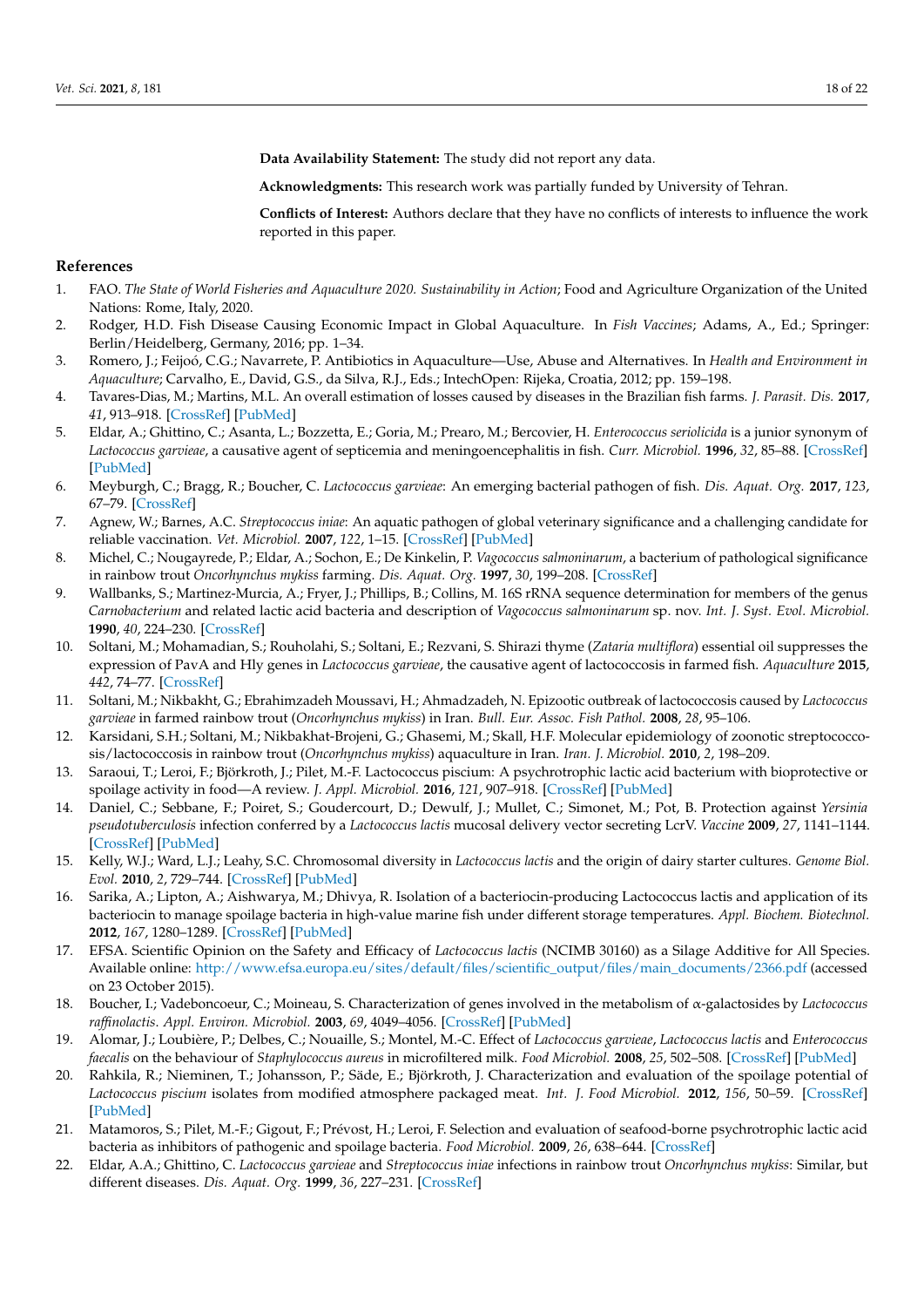- <span id="page-18-0"></span>23. Chen, M.-H.; Hung, S.-W.; Shyu, C.-L.; Lin, C.-C.; Liu, P.-C.; Chang, C.-H.; Shia, W.-Y.; Cheng, C.-F.; Lin, S.-L.; Tu, C.-Y. *Lactococcus lactis* subsp. lactis infection in Bester sturgeon, a cultured hybrid of *Huso huso* × *Acipenser ruthenus*, in Taiwan. *Res. Vet. Sci.* **2012**, *93*, 581–588. [\[CrossRef\]](http://doi.org/10.1016/j.rvsc.2011.10.007)
- <span id="page-18-1"></span>24. Austin, B.; Austin, D.A.; Austin, B.; Austin, D.A. *Bacterial Fish Pathogens*; Springer International Publishing: Cham, Switzerland, 2016; Volume 481.
- <span id="page-18-2"></span>25. Ortega, C.; Irgang, R.; Valladares-Carranza, B.; Collarte, C.; Avendaño-Herrera, R. First identification and characterization of *Lactococcus garvieae* isolated from rainbow trout (*Oncorhynchus mykiss*) cultured in mexico. *Animals* **2020**, *10*, 1609. [\[CrossRef\]](http://doi.org/10.3390/ani10091609)
- <span id="page-18-3"></span>26. Hirono, I.; Yamashita, H.; Park, C.I.; Yoshida, T.; Aoki, T. Identification of genes in a KG—Phenotype of *Lactococcus garvieae*, a fish pathogenic bacterium, whose proteins react with antiKG—Rabbit serum. *Microb. Pathog.* **1999**, *27*, 407–417. [\[CrossRef\]](http://doi.org/10.1006/mpat.1999.0316) [\[PubMed\]](http://www.ncbi.nlm.nih.gov/pubmed/10588913)
- <span id="page-18-5"></span><span id="page-18-4"></span>27. Bragg, R.; Broere, J. Streptococcosis in rainbow trout in South Africa. *Bull. Eur. Assoc. Fish Pathol.* **1986**, *6*, 89–91. 28. Bekker, A.; Hugo, C.; Albertyn, J.; Boucher, C.; Bragg, R. Pathogenic Gram-positive cocci in South African rainbow trout,
- <span id="page-18-6"></span>*Oncorhynchus mykiss* (Walbaum). *J. Fish Dis.* **2011**, *34*, 483–487. [\[CrossRef\]](http://doi.org/10.1111/j.1365-2761.2011.01259.x) [\[PubMed\]](http://www.ncbi.nlm.nih.gov/pubmed/21545442) 29. Vendrell, D.; Balcázar, J.L.; Ruiz-Zarzuela, I.; De Blas, I.; Gironés, O.; Múzquiz, J.L. *Lactococcus garvieae* in fish: A review. *Comp.*
- *Immunol. Microbiol. Infect. Dis.* **2006**, *29*, 177–198. [\[CrossRef\]](http://doi.org/10.1016/j.cimid.2006.06.003) [\[PubMed\]](http://www.ncbi.nlm.nih.gov/pubmed/16935332)
- <span id="page-18-7"></span>30. Chang, P.; Lin, C.; Lee, Y. *Lactococcus garvieae* infection of cultured rainbow trout, *Oncorhynchus mykiss* in Taiwan and associated biophysical characteristics and histopathology. *Eur. Assoc. Fish Pathol.* **2002**, *22*, 319–327.
- <span id="page-18-10"></span>31. Avci, H.; Birincioglu, S.; Tanrikul, T.; Epikmen, E.; Metin, N.; Avsever, M. Experimental *Lactococcus garvieae* infection in rainbow trout, *Oncorhynchus mykiss*, Walbaum 1792: A comparative histopathological and immunohistochemical study. *J. Fish Dis.* **2014**, *37*, 481–495. [\[CrossRef\]](http://doi.org/10.1111/jfd.12132) [\[PubMed\]](http://www.ncbi.nlm.nih.gov/pubmed/23957738)
- <span id="page-18-8"></span>32. Chen, S.-C.; Lin, Y.-D.; Liaw, L.-L.; Wang, P.-C. *Lactococcus garvieae* infection in the giant freshwater prawn *Macrobranchium rosenbergii* confirmed by polymerase chain reaction and 16S rDNA sequencing. *Dis. Aquat. Org.* **2001**, *45*, 45–52. [\[CrossRef\]](http://doi.org/10.3354/dao045045)
- <span id="page-18-9"></span>33. Algöet, M.; Bayley, A.; Roberts, E.; Feist, S.; Wheeler, R.; Verner-Jeffreys, D. Susceptibility of selected freshwater fish species to a UK *Lactococcus garvieae* isolate. *J. Fish Dis.* **2009**, *32*, 825–834. [\[CrossRef\]](http://doi.org/10.1111/j.1365-2761.2009.01058.x)
- <span id="page-18-11"></span>34. Türe, M.; Haliloğlu, H.İ.; Altuntaş, C.; Boran, H.; Kutlu, İ. Comparison of experimental susceptibility of rainbow trout (*Oncorhynchus mykiss*), turbot (*Psetta maxima*), black sea trout (*Salmo trutta labrax*) and sea bass (*Dicentrarchus labrax*) to *Lactococcus garvieae*. *Turk. J. Fish. Aquat. Sci.* **2014**, *14*, 507–513. [\[CrossRef\]](http://doi.org/10.4194/1303-2712-v14_2_22)
- <span id="page-18-12"></span>35. Kusuda, R.; Hamaguchi, M. Extracellular and intracellular toxins of Streptococcus sp. isolated from yellowtail. *Bull. Eur. Assoc. Fish Pathol.* **1988**, *8*, 9–10.
- <span id="page-18-13"></span>36. Aguado-Urda, M.; López-Campos, G.H.; Gibello, A.; Cutuli, M.T.; López-Alonso, V.; Fernández-Garayzábal, J.F.; Blanco, M.M. Genome sequence of *Lactococcus garvieae* 8831, isolated from rainbow trout lactococcosis outbreaks in Spain. *J. Bacteriol.* **2011**, *193*, 4263–4264. [\[CrossRef\]](http://doi.org/10.1128/JB.05326-11)
- <span id="page-18-14"></span>37. Holbourn, K.P.; Shone, C.C.; Acharya, K. A family of killer toxins. *FEBS J.* **2006**, *273*, 4579–4593. [\[CrossRef\]](http://doi.org/10.1111/j.1742-4658.2006.05442.x)
- <span id="page-18-15"></span>38. Ture, M.; Altinok, I. Detection of putative virulence genes of *Lactococcus garvieae*. *Dis. Aquat. Org.* **2016**, *119*, 59–66. [\[CrossRef\]](http://doi.org/10.3354/dao02981)
- <span id="page-18-16"></span>39. Colorni, A.; Ravelo, C.; Romalde, J.; Toranzo, A.; Diamant, A. *Lactococcus garvieae* in wild Red Sea wrasse *Coris aygula* (*Labridae*). *Dis. Aquat. Org.* **2003**, *56*, 275–278. [\[CrossRef\]](http://doi.org/10.3354/dao056275)
- <span id="page-18-18"></span>40. Kawanishi, M.; Yoshida, T.; Yagashiro, S.; Kijima, M.; Yagyu, K.; Nakai, T.; Murakami, M.; Morita, H.; Suzuki, S. Differences between *Lactococcus garvieae* isolated from the genus Seriola in Japan and those isolated from other animals (trout, terrestrial animals from Europe) with regard to pathogenicity, phage susceptibility and genetic characterization. *J. Appl. Microbiol.* **2006**, *101*, 496–504. [\[CrossRef\]](http://doi.org/10.1111/j.1365-2672.2006.02951.x) [\[PubMed\]](http://www.ncbi.nlm.nih.gov/pubmed/16882159)
- <span id="page-18-19"></span>41. Evans, J.J.; Klesius, P.H.; Shoemaker, C.A. First isolation and characterization of *Lactococcus garvieae* from Brazilian Nile tilapia, *Oreochromis niloticus* (L.), and pintado, *Pseudoplathystoma corruscans* (Spix & Agassiz). *J. Fish Dis.* **2009**, *32*, 943–951. [\[CrossRef\]](http://doi.org/10.1111/j.1365-2761.2009.01075.x) [\[PubMed\]](http://www.ncbi.nlm.nih.gov/pubmed/19531061)
- 42. Didinen, B.; Yardimci, B.; Onuk, E.; Metin, S.; Yildirim, P. Naturally *Lactococcus garvieae* infection in rainbow trout (*Oncorhyncus mykiss* Walbaum, 1792): New histopathological observations, phenotypic and molecular identification. *Rev. Med. Vet.-Toulouse* **2014**, *165*, 12–19.
- 43. Evans, J.J.; Pasnik, D.J.; Klesius, P.H.; Al-Ablani, S. First report of *Streptococcus agalactiae* and *Lactococcus garvieae* from a wild bottlenose dolphin (*Tursiops truncatus*). *J. Wildl. Dis.* **2006**, *42*, 561–569. [\[CrossRef\]](http://doi.org/10.7589/0090-3558-42.3.561) [\[PubMed\]](http://www.ncbi.nlm.nih.gov/pubmed/17092887)
- <span id="page-18-17"></span>44. Fichi, G.; Cardeti, G.; Perrucci, S.; Vanni, A.; Cersini, A.; Lenzi, C.; De Wolf, T.; Fronte, B.; Guarducci, M.; Susini, F. Skin lesionassociated pathogens from Octopus vulgaris: First detection of *Photobacterium swingsii*, *Lactococcus garvieae* and betanodavirus. *Dis. Aquat. Org.* **2015**, *115*, 147–156. [\[CrossRef\]](http://doi.org/10.3354/dao02877)
- <span id="page-18-20"></span>45. Tejedor, J.; Vela, A.; Gibello, A.; Casamayor, A.; Domínguez, L.; Fernández-Garayzábal, J. A genetic comparison of pig, cow and trout isolates of *Lactococcus garvieae* by PFGE analysis. *Lett. Appl. Microbiol.* **2011**, *53*, 614–619. [\[CrossRef\]](http://doi.org/10.1111/j.1472-765X.2011.03153.x) [\[PubMed\]](http://www.ncbi.nlm.nih.gov/pubmed/21933202)
- <span id="page-18-21"></span>46. Tsai, M.-A.; Wang, P.-C.; Liaw, L.-L.; Yoshida, T.; Chen, S.-C. Comparison of genetic characteristics and pathogenicity of *Lactococcus garvieae* isolated from aquatic animals in Taiwan. *Dis. Aquat. Org.* **2012**, *102*, 43–51. [\[CrossRef\]](http://doi.org/10.3354/dao02516)
- <span id="page-18-22"></span>47. Aguado Urda, M.; Cutuli Simón, M.T.; Blanco Gutiérrez, M.; Aspiroz, C.; Tejedor, J.L.; Fernández Garayzábal, J.F.; Gibello Prieto, A. Utilization of lactose and presence of the phospho-β-galactosidase (lacG) gene in *Lactococcus garvieae* isolates from different sources. *Int. Microbiol. Off. J. Span. Soc. Microbiol.* **2010**, *13*, 189–193.
- <span id="page-18-23"></span>48. Aoki, T.; Takami, K.; Kitao, T. Drug resistance in a nonhemolytic *Streptococcus* sp. isolated from cultured yellowtail Seriola quinqueradiata. *Dis. Aquat. Org.* **1990**, *8*, 171–177. [\[CrossRef\]](http://doi.org/10.3354/dao008171)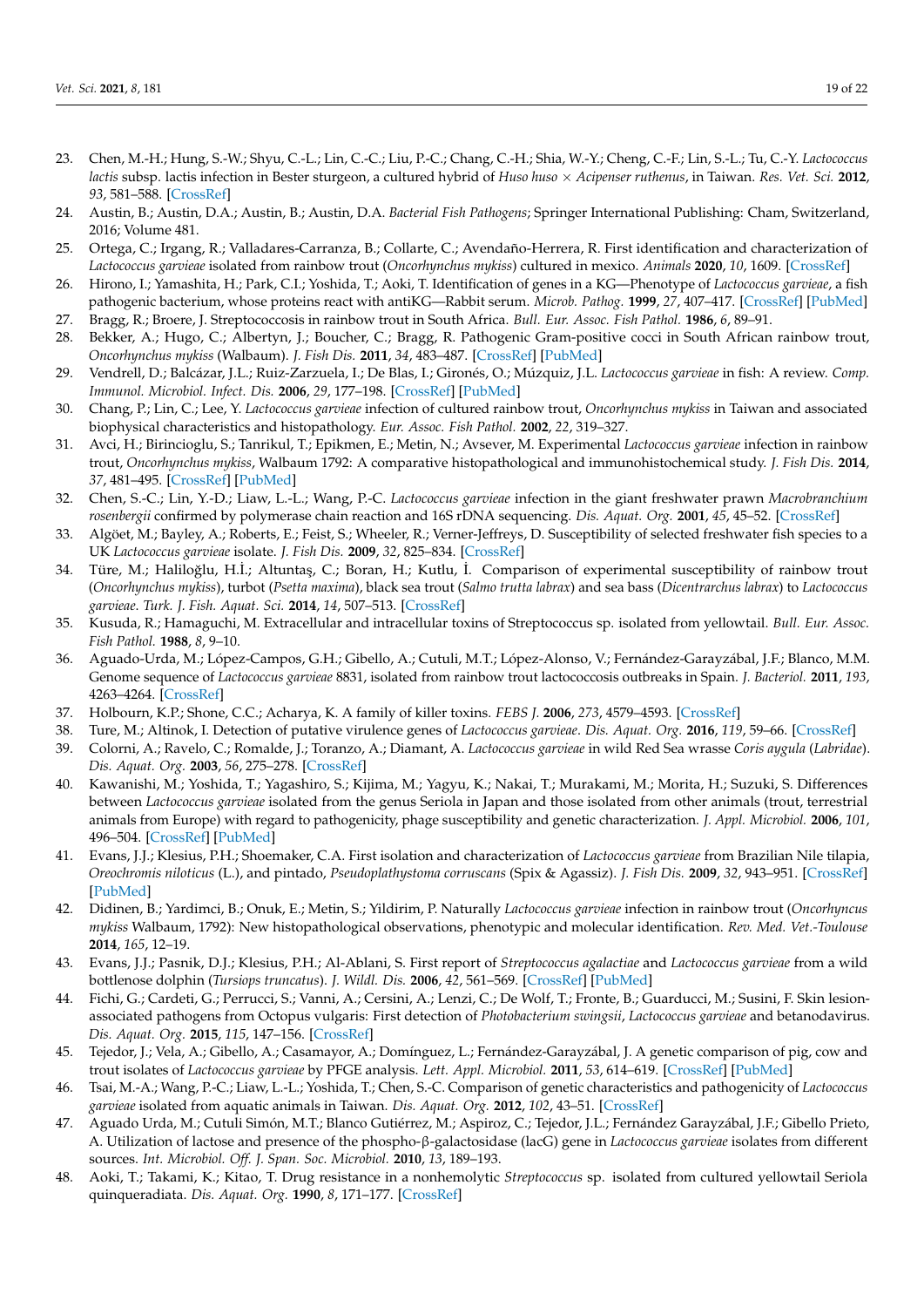- <span id="page-19-0"></span>49. Kawanishi, M.; Kojima, A.; Ishihara, K.; Esaki, H.; Kijima, M.; Takahashi, T.; Suzuki, S.; Tamura, Y. Drug resistance and pulsedfield gel electrophoresis patterns of *Lactococcus garvieae* isolates from cultured Seriola (yellowtail, amberjack and kingfish) in Japan. *Lett. Appl. Microbiol.* **2005**, *40*, 322–328. [\[CrossRef\]](http://doi.org/10.1111/j.1472-765X.2005.01690.x) [\[PubMed\]](http://www.ncbi.nlm.nih.gov/pubmed/15836733)
- <span id="page-19-1"></span>50. Bercovier, H.; Ghittino, C.; Eldar, A. Immunization with bacterial antigens: Infections with streptococci and related organisms. *Dev. Biol. Stand.* **1997**, *90*, 153–160. [\[PubMed\]](http://www.ncbi.nlm.nih.gov/pubmed/9270844)
- <span id="page-19-2"></span>51. Hirono, I.; Aoki, T. Characterization of structure and genes of R Plasmid from fish-pathogenic *Lactococcus garvieae*. *Proc. Jpn. Soc. Antimicrob.* **2001**, *23*, 22–24.
- <span id="page-19-3"></span>52. Duman, M.; Buyukekiz, A.G.; Saticioglu, I.B.; Cengiz, M.; Sahinturk, P.; Altun, S. Epidemiology, genotypic diversity, and antimicrobial resistance of *Lactococcus garvieae* in farmed rainbow trout (*Oncorhynchus mykiss*). *Iran. J. Fish. Sci.* **2020**, *19*, 1–18. [\[CrossRef\]](http://doi.org/10.22092/IJFS.2018.117609)
- <span id="page-19-4"></span>53. Fleming, H.; Fowler, S.V.; Nguyen, L.; Hofinger, D.M. *Lactococcus garvieae* multi-valve infective endocarditis in a traveler returning from South Korea. *Travel Med. Infect. Disease* **2012**, *10*, 101–104. [\[CrossRef\]](http://doi.org/10.1016/j.tmaid.2012.02.004)
- <span id="page-19-5"></span>54. Vendrell, D.; Balcázar, J.L.; Ruiz-Zarzuela, I.; de Blas, I.; Gironés, O.; Múzquiz, J.L. Safety and efficacy of an inactivated vaccine against *Lactococcus garvieae* in rainbow trout (*Oncorhynchus mykiss*). *Prev. Vet. Med.* **2007**, *80*, 222–229. [\[CrossRef\]](http://doi.org/10.1016/j.prevetmed.2007.02.008)
- <span id="page-19-6"></span>55. Heuer, O.E.; Kruse, H.; Grave, K.; Collignon, P.; Karunasagar, I.; Angulo, F.J. Human health consequences of use of antimicrobial agents in aquaculture. *Clin. Infect. Dis.* **2009**, *49*, 1248–1253. [\[CrossRef\]](http://doi.org/10.1086/605667)
- <span id="page-19-7"></span>56. Smith, P.; Hiney, M.P.; Samuelsen, O.B. Bacterial resistance to antimicrobial agents used in fish farming: A critical evaluation of method and meaning. *Ann. Rev. Fish Dis.* **1994**, *4*, 273–313. [\[CrossRef\]](http://doi.org/10.1016/0959-8030(94)90032-9)
- 57. Cabello, F.C. Heavy use of prophylactic antibiotics in aquaculture: A growing problem for human and animal health and for the environment. *Environ. Microbiol.* **2006**, *8*, 1137–1144. [\[CrossRef\]](http://doi.org/10.1111/j.1462-2920.2006.01054.x)
- 58. Amal, M.; Zamri-Saad, M. Streptococcosis in tilapia (*Oreochromis niloticus*): A review. *Pertanika J. Trop. Agric. Sci.* **2011**, *34*, 195–206.
- <span id="page-19-8"></span>59. Yanong, R.P.E. *Use of Antibiotics in Ornamental Fish Aquaculture*; Institute of Food and Agricultural Sciences; University of Florida: Gainesville, FL, USA, 2003; Volume 2003.
- <span id="page-19-9"></span>60. Tsai, M.-A.; Wang, P.-C.; Cao, T.-T.; Liao, P.-C.; Liaw, L.-L.; Chen, S.-C. Immunoprotection of glyceraldehyde-3-phosphate dehydrogenase (GAPDH) from *Lactococcus garvieae* against *Lactococcosis* in tilapia. *J. Gen. Appl. Microbiol.* **2013**, *59*, 437–449. [\[CrossRef\]](http://doi.org/10.2323/jgam.59.437) [\[PubMed\]](http://www.ncbi.nlm.nih.gov/pubmed/24492602)
- <span id="page-19-10"></span>61. Zaheri Abdevand, L.; Soltani, M.; Shafiei, S. Adjuvant effect of Licorice (*Glycyrrhiza glabra*) extract on the efficacy of lactococcosis vaccine in rainbow trout (*Oncorhynchus mykiss*). *Iran. J. Fish. Sci.* **2021**, *20*, 646–662.
- <span id="page-19-11"></span>62. Varsha, K.K.; Nampoothiri, K.M. *Lactococcus garvieae* subsp. bovis subsp. nov., lactic acid bacteria isolated from wild gaur (*Bos gaurus*) dung, and description of *Lactococcus garvieae* subsp. garvieae subsp. nov. *Int. J. Syst. Evol. Microbiol.* **2016**, *66*, 3805–3809. [\[CrossRef\]](http://doi.org/10.1099/ijsem.0.001268) [\[PubMed\]](http://www.ncbi.nlm.nih.gov/pubmed/27498541)
- <span id="page-19-12"></span>63. Gibello, A.; Galán-Sánchez, F.; Blanco, M.M.; Rodríguez-Iglesias, M.; Domínguez, L.; Fernández-Garayzábal, J.F. The zoonotic potential of *Lactococcus garvieae*: An overview on microbiology, epidemiology, virulence factors and relationship with its presence in foods. *Res. Vet. Sci.* **2016**, *109*, 59–70. [\[CrossRef\]](http://doi.org/10.1016/j.rvsc.2016.09.010)
- <span id="page-19-13"></span>64. Chan, J.; Woo, P.; Teng, J.; Lau, S.; Leung, S.; Tam, F.; Yuen, K.-Y. Primary infective spondylodiscitis caused by *Lactococcus garvieae* and a review of human *L. garvieae* infections. *Infection* **2011**, *39*, 259–264. [\[CrossRef\]](http://doi.org/10.1007/s15010-011-0094-8) [\[PubMed\]](http://www.ncbi.nlm.nih.gov/pubmed/21424437)
- <span id="page-19-14"></span>65. James, P.R.; Hardman, S.M.; Patterson, D.L. Osteomyelitis and possible endocarditis secondary to *Lactococcus garvieae*: A first case report. *Postgrad. Med. J.* **2000**, *76*, 301–303. [\[CrossRef\]](http://doi.org/10.1136/pmj.76.895.301)
- 66. Li, W.-K.; Chen, Y.-S.; Wann, S.-R.; Liu, Y.-C.; Tsai, H.-C. *Lactococcus garvieae* endocarditis with initial presentation of acute cerebral infarction in a healthy immunocompetent man. *Intern. Med.* **2008**, *47*, 1143–1146. [\[CrossRef\]](http://doi.org/10.2169/internalmedicine.47.0795) [\[PubMed\]](http://www.ncbi.nlm.nih.gov/pubmed/18552475)
- <span id="page-19-15"></span>67. Lim, F.H.; Jenkins, D.R. Native valve endocarditis caused by *Lactococcus garvieae*: An emerging human pathogen. *Case Rep.* **2017**, *2017*, bcr-2017-220116. [\[CrossRef\]](http://doi.org/10.1136/bcr-2017-220116)
- 68. Igneri, L.; Eltoukhy, N.; Shaffer, A.; Goren, R. A rare case of *Lactococcus garvieae* endocarditis in a critically ill patient. *Crit. Care Med.* **2015**, *43*, 302. [\[CrossRef\]](http://doi.org/10.1097/01.ccm.0000475031.97348.49)
- 69. Tsur, A.; Slutzki, T.; Flusser, D. *Lactococcus garvieae* endocarditis on a prosthetic biological aortic valve. *Zoonoses Public Health* **2015**, *62*, 435–437. [\[CrossRef\]](http://doi.org/10.1111/zph.12162)
- 70. Clavero, R.; Escobar, J.; Ramos-Avasola, S.; Merello, L.; Álvarez, F. *Lactococcus garvieae* endocarditis in a patient undergoing chronic hemodialysis. First case report in Chile and review of the literature. *Rev. Chil. Infectol. Organo Of. Soc. Chil. Infectol.* **2017**, *34*, 397–403. [\[CrossRef\]](http://doi.org/10.4067/s0716-10182017000400397)
- <span id="page-19-16"></span>71. Malek, A.; De la Hoz, A.; Gomez-Villegas, S.I.; Nowbakht, C.; Arias, C.A. *Lactococcus garvieae*, an unusual pathogen in infective endocarditis: Case report and review of the literature. *BMC Infect. Dis.* **2019**, *19*, 301. [\[CrossRef\]](http://doi.org/10.1186/s12879-019-3912-8) [\[PubMed\]](http://www.ncbi.nlm.nih.gov/pubmed/30943906)
- <span id="page-19-17"></span>72. Wang, C.Y.C.; Shie, H.S.; Chen, S.C.; Huang, J.P.; Hsieh, I.C.; Wen, M.S.; Lin, F.C.; Wu, D. *Lactococcus garvieae* infections in humans: Possible association with aquaculture outbreaks. *Int. J. Clin. Pract.* **2007**, *61*, 68–73. [\[CrossRef\]](http://doi.org/10.1111/j.1742-1241.2006.00855.x)
- <span id="page-19-18"></span>73. Miyauchi, E.; Toh, H.; Nakano, A.; Tanabe, S.; Morita, H. Comparative genomic analysis of *Lactococcus garvieae* strains isolated from different sources reveals candidate virulence genes. *Int. J. Microbiol.* **2012**, *2012*. [\[CrossRef\]](http://doi.org/10.1155/2012/728276) [\[PubMed\]](http://www.ncbi.nlm.nih.gov/pubmed/22649452)
- <span id="page-19-19"></span>74. Taheri Mirghaed, A.; Soltani, M.; Mahmoodi, Z.; Hosseini Shekarabi, P. Study of cultured rainbow trout contamination with *Streptococcus iniae* and *Lactococcus garvieae* in some fish markets of Tehran and Karaj. *J. Food Hyg.* **2016**, *6*, 65–73.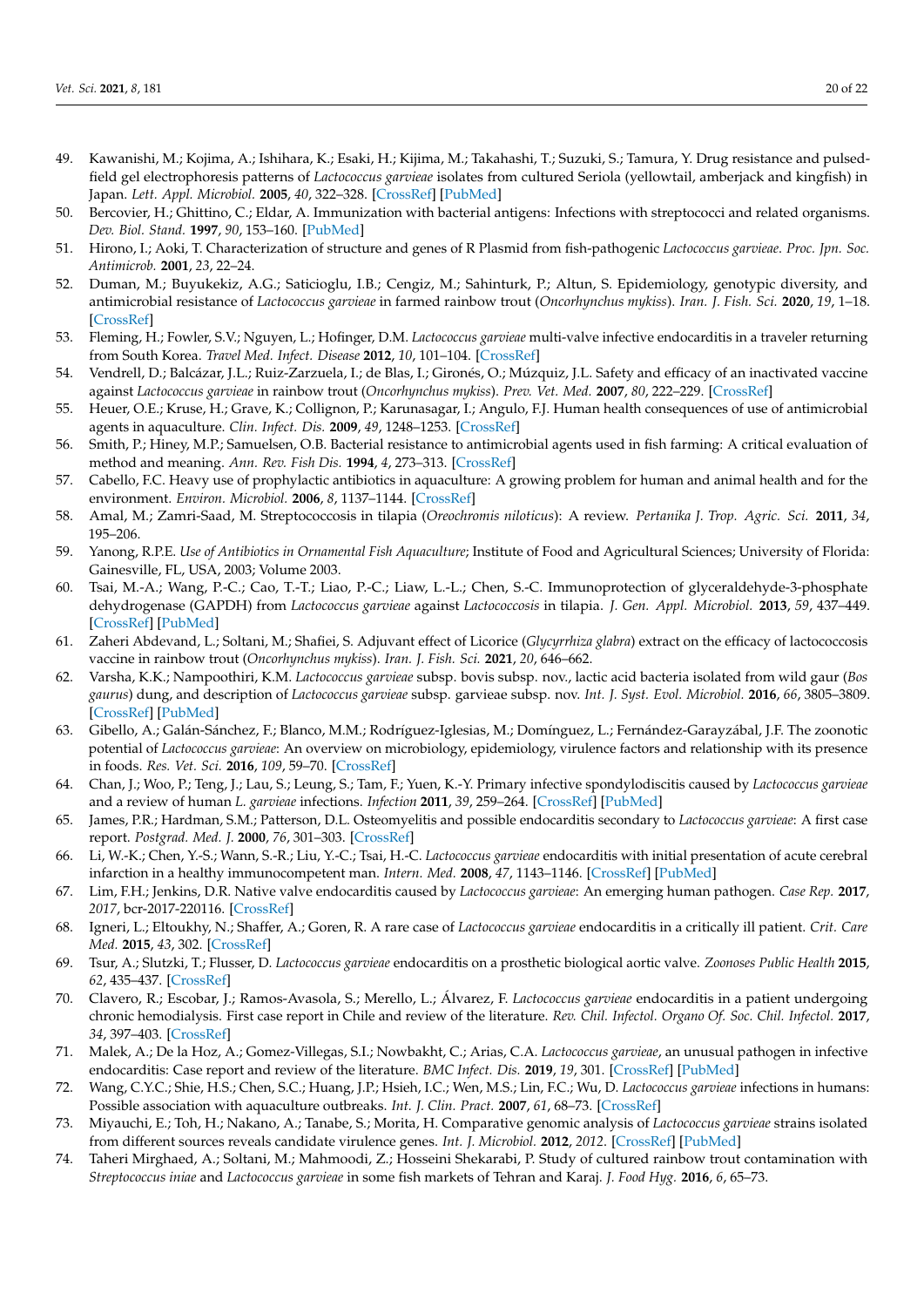- <span id="page-20-0"></span>75. Assefa, A.; Abunna, F. Maintenance of fish health in aquaculture: Review of epidemiological approaches for prevention and control of infectious disease of fish. *Vet. Med. Int.* **2018**, *2018*. [\[CrossRef\]](http://doi.org/10.1155/2018/5432497)
- <span id="page-20-1"></span>76. Leung, T.L.; Bates, A.E. More rapid and severe disease outbreaks for aquaculture at the tropics: Implications for food security. *J. Appl. Ecol.* **2013**, *50*, 215–222. [\[CrossRef\]](http://doi.org/10.1111/1365-2644.12017)
- <span id="page-20-2"></span>77. Matsuura, Y.; Terashima, S.; Takano, T.; Matsuyama, T. Current status of fish vaccines in Japan. *Fish Shellfish Immunol.* **2019**, *95*, 236–247. [\[CrossRef\]](http://doi.org/10.1016/j.fsi.2019.09.031)
- <span id="page-20-3"></span>78. Soltani, M.; Lymbery, A.; Song, S.K.; Hossein-Shrkarabi, P. Adjuvant effects of medicinal herbs and probiotics for fish vaccines. *Rev. Aquac.* **2018**, *11*, 1325–1341. [\[CrossRef\]](http://doi.org/10.1111/raq.12295)
- <span id="page-20-4"></span>79. Rodrigues, M.; Lima, S.; Higgins, C.; Canniatti-Brazaca, S.; Bicalho, R. The *Lactococcus* genus as a potential emerging mastitis pathogen group: A report on an outbreak investigation. *J. Dairy Sci.* **2016**, *99*, 9864–9874. [\[CrossRef\]](http://doi.org/10.3168/jds.2016-11143) [\[PubMed\]](http://www.ncbi.nlm.nih.gov/pubmed/27743665)
- <span id="page-20-5"></span>80. Mannion, P.; Rothburn, M. Diagnosis of bacterial endocarditis caused by *Streptococcus lactis* and assisted by immunoblotting of serum antibodies. *J. Infect.* **1990**, *21*, 317–318. [\[CrossRef\]](http://doi.org/10.1016/0163-4453(90)94149-T)
- 81. Clark, I.; Burnie, J. Immunoblotting and culture positive endocarditis. *J. Clin. Pathol.* **1991**, *44*, 152–156. [\[CrossRef\]](http://doi.org/10.1136/jcp.44.2.152)
- 82. Campbell, P.; Dealler, S.; Lawton, J. Septic arthritis and unpasteurised milk. *J. Clin. Pathol.* **1993**, *46*, 1057–1058. [\[CrossRef\]](http://doi.org/10.1136/jcp.46.11.1057)
- 83. Durand, J.M.; Rousseau, M.C.; Gandois, J.M.; Kaplanski, G.; Mallet, M.N.; Soubeyrand, J. *Streptococcus lactis* septicemia in a patient with chronic lymphocytic leukemia. *Am. J. Hematol.* **1995**, *50*, 64–65. [\[CrossRef\]](http://doi.org/10.1002/ajh.2830500116) [\[PubMed\]](http://www.ncbi.nlm.nih.gov/pubmed/7668230)
- <span id="page-20-6"></span>84. Zechini, B.; Cipriani, P.; Papadopoulou, S.; Di Nucci, G.; Petrucca, A.; Teggi, A. Endocarditis caused by *Lactococcus lactis* subsp. lactis in a patient with atrial myxoma: A case report. *Diagn. Microbiol. Infect. Dis.* **2006**, *56*, 325–328. [\[CrossRef\]](http://doi.org/10.1016/j.diagmicrobio.2006.04.011) [\[PubMed\]](http://www.ncbi.nlm.nih.gov/pubmed/16757143)
- <span id="page-20-7"></span>85. Wang, P.-C.; Lin, Y.-D.; Liaw, L.-L.; Chern, R.-S.; Chen, S.-C. *Lactococcus lactis* subspecies lactis also causes white muscle disease in farmed giant freshwater prawns *Macrobrachium rosenbergii*. *Dis. Aquat. Org.* **2008**, *79*, 9–17. [\[CrossRef\]](http://doi.org/10.3354/dao01868)
- <span id="page-20-8"></span>86. Khoo, L.H.; Austin, F.W.; Quiniou, S.M.; Gaunt, P.S.; Riecke, D.K.; Jacobs, A.M.; Meals, K.O.; Dunn, A.W.; Griffin, M.J. *Lactococcosis* in silver carp. *J. Aquat. Anim. Health* **2014**, *26*, 1–8. [\[CrossRef\]](http://doi.org/10.1080/08997659.2013.837118) [\[PubMed\]](http://www.ncbi.nlm.nih.gov/pubmed/24689953)
- <span id="page-20-9"></span>87. Wünnemann, H.; Eskens, U.; Prenger-Berninghoff, E.; Ewers, C.; Lierz, M. *Lactococcus lactis*, causative agent of an endocarditis valvularis and parietalis thromboticans in the allis shad, *Alosa alosa* (L.). *J. Fish Dis.* **2018**, *41*, 1207–1215. [\[CrossRef\]](http://doi.org/10.1111/jfd.12813)
- <span id="page-20-10"></span>88. Williams, A.; Fryer, J.; Collins, M. *Lactococcus piscium* sp. nov. a new *Lactococcus* species from salmonid fish. *FEMS Microbiol. Lett.* **1990**, *68*, 109–113. [\[CrossRef\]](http://doi.org/10.1111/j.1574-6968.1990.tb04132.x)
- <span id="page-20-11"></span>89. Michel, C.; Pelletier, C.; Boussaha, M.; Douet, D.-G.; Lautraite, A.; Tailliez, P. Diversity of lactic acid bacteria associated with fish and the fish farm environment, established by amplified rRNA gene restriction analysis. *Appl. Environ. Microbiol.* **2007**, *73*, 2947–2955. [\[CrossRef\]](http://doi.org/10.1128/AEM.01852-06) [\[PubMed\]](http://www.ncbi.nlm.nih.gov/pubmed/17337536)
- <span id="page-20-12"></span>90. Ríos, J.-L.; Recio, M.C. Medicinal plants and antimicrobial activity. *J. Ethnopharmacol.* **2005**, *100*, 80–84. [\[CrossRef\]](http://doi.org/10.1016/j.jep.2005.04.025) [\[PubMed\]](http://www.ncbi.nlm.nih.gov/pubmed/15964727)
- <span id="page-20-13"></span>91. Türker, H.; Yildirim, A.B.; Karakaş, F.P. Sensitivity of bacteria isolated from fish to some medicinal plants. *Turk. J. Fish. Aquat. Sci.* **2009**, *9*, 181–186. [\[CrossRef\]](http://doi.org/10.4194/trjfas.2009.0209)
- <span id="page-20-15"></span>92. Türker, H.; Yildirim, A.B.; Karakaş, F.P.; Köylüoğlu, H. Antibacterial activities of extracts from some Turkish endemic plants on common fish pathogens. *Turk. J. Biol.* **2009**, *33*, 73–78. [\[CrossRef\]](http://doi.org/10.3906/biy-0805-18)
- <span id="page-20-14"></span>93. Türker, H.; Yildirim, A.B. Screening for antibacterial activity of some Turkish plants against fish pathogens: A possible alternative in the treatment of bacterial infections. *Biotechnol. Biotechnol. Equip.* **2015**, *29*, 281–288. [\[CrossRef\]](http://doi.org/10.1080/13102818.2015.1006445)
- <span id="page-20-16"></span>94. Tas, I.; Yildirim, A.; Ozyigitoglu, G.; Turker, H.; Turker, A. Lichens as a promising natural antibacterial agent against fish pathogens. *Bull. Eur. Assoc. Fish Pathol.* **2019**, *39*, 41–48.
- <span id="page-20-17"></span>95. Ayad, R.; Cakmak, Y.S.; Ozusaglam, M.A.; Medjroubi, K.; Akkal, S. In vitro antioxidant and antimicrobial activities of aerial parts of Algerian *Jurinea humilis* DC (*Asteraceae*). *Trop. J. Pharm. Res.* **2017**, *16*, 2903–2909. [\[CrossRef\]](http://doi.org/10.4314/tjpr.v16i12.14)
- <span id="page-20-18"></span>96. Uluköy, G.; Cennet, Ö.; Mammadov, R.; Sayin, Z. Radical scavenging activity and antibacterial effect of three cyclamen l. tuber extracts on some fish pathogens. *Süleyman Demirel Üniversitesi Fen Bilimleri Enstitüsü Derg.* **2018**, *22*, 562–568. [\[CrossRef\]](http://doi.org/10.19113/sdufbed.65047)
- <span id="page-20-19"></span>97. Yildirim, A.; Türker, H. Antibacterial activity of some aromatic plant essential oils against fish pathogenic bacteria. *J. Limnol. Freshw. Fish. Res.* **2018**, *4*, 67–74. [\[CrossRef\]](http://doi.org/10.17216/limnofish.379784)
- <span id="page-20-20"></span>98. Tural, S.; Durmaz, Y.; Urçar, E.; Turhan, S. Antibacterial activity of thyme, laurel, rosemary and parsley essential oils against some bacterial fish pathogen. *Acta Aquat. Turc.* **2019**, *15*, 440–447. [\[CrossRef\]](http://doi.org/10.22392/actaquatr.549380)
- <span id="page-20-21"></span>99. Gulec, A.K.; Erecevit, P.; Yuce, E.; Arslan, A.; Bagci, E.; Kirbag, S. Antimicrobial activity of the methanol extracts and essential oil with the composition of endemic *Origanum acutidens* (*Lamiaceae*). *J. Essent. Oil Bear. Plants* **2014**, *17*, 353–358. [\[CrossRef\]](http://doi.org/10.1080/0972060X.2014.884770)
- <span id="page-20-22"></span>100. Shehata, S.; Mohamed, M.; Abd El-Shafi, S. Antibacterial activity of essential oils and their effects on Nile tilapia fingerlings performance. *J. Med. Sci.* **2013**, *13*, 367. [\[CrossRef\]](http://doi.org/10.3923/jms.2013.367.372)
- <span id="page-20-23"></span>101. Adel, M.; Caipang, C.M.A.; Dawood, M.A. Immunological responses and disease resistance of rainbow trout (*Oncorhynchus mykiss*) juveniles following dietary administration of stinging nettle (*Urtica dioica*). *Fish Shellfish Immunol.* **2017**, *71*, 230–238. [\[CrossRef\]](http://doi.org/10.1016/j.fsi.2017.10.016)
- <span id="page-20-24"></span>102. Soltani, M.; Mohamadian, S.; Ebrahimzahe-Mousavi, H.A.; Mirzargar, S.; Taheri-Mirghaed, A.; Rouholahi, S.; Ghodratnama, M. Shirazi thyme (*Zataria multiflora*) essential oil suppresses the expression of the epsD capsule gene in *Lactococcus garvieae*, the cause of lactococcosis in farmed fish. *Aquaculture* **2014**, *433*, 143–147. [\[CrossRef\]](http://doi.org/10.1016/j.aquaculture.2014.05.024)
- <span id="page-20-25"></span>103. Moghimi, S.M.; Soltani, M.; Mirzargar, S.S.; Ghodratnama, M. Effects of *Eucalyptus camaldulensis*, *Mentha pulegium*, *Aloe vera* essences and chloramine T on growth behavior of *Streptococcus iniae* and *Lactococcus garvieae* the causes of streptococcosis/ lactococcosis in farmed rainbow trout (*Oncorhynchus mykiss*). *J. Fish.* **2013**, *66*, 105–118. [\[CrossRef\]](http://doi.org/10.22059/JFISHERIES.2013.35468)